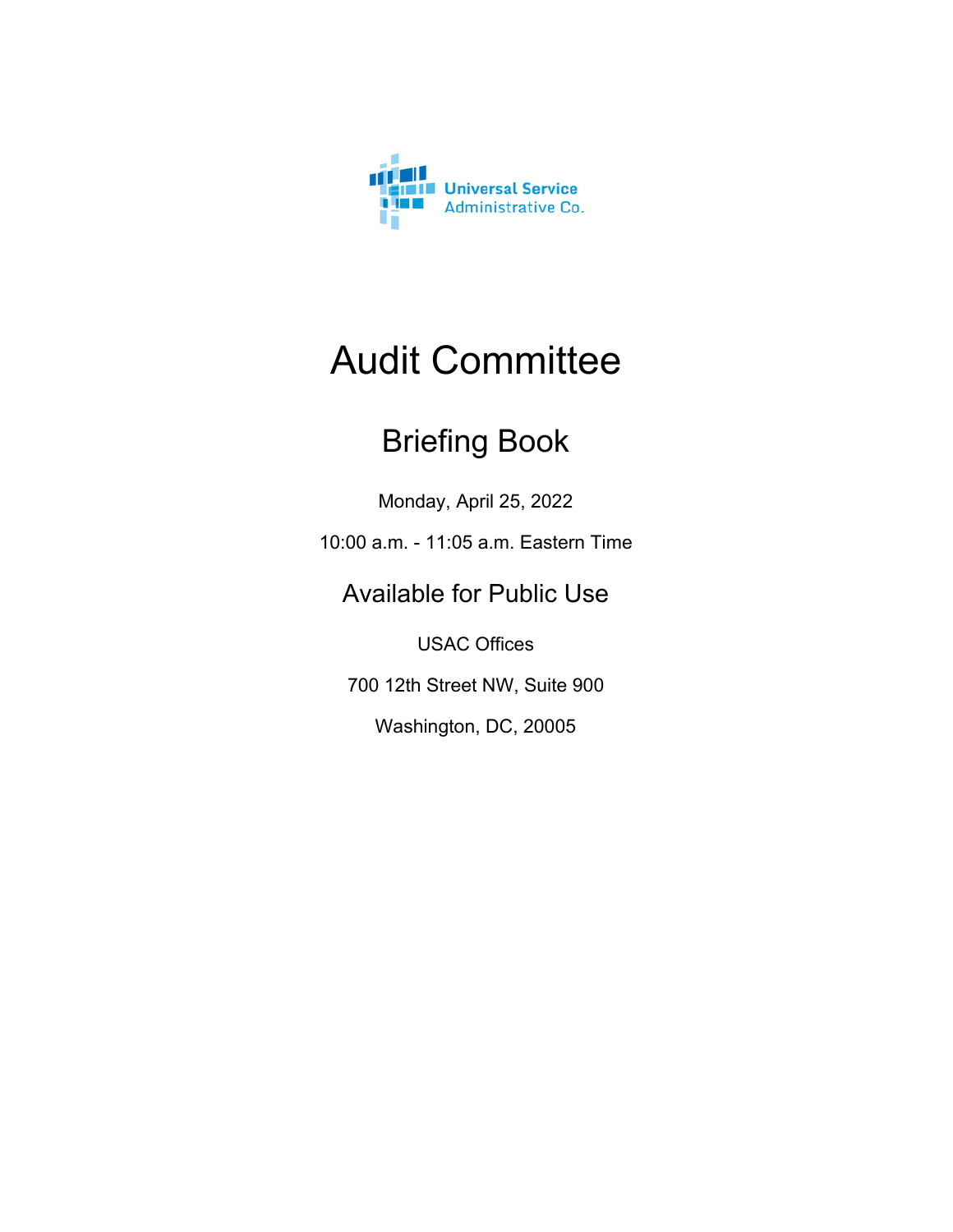### **Universal Service Administrative Company Audit Committee Quarterly Meeting Agenda**

#### **Monday, April 25, 2022 10:00 a.m. – 11:05 a.m. Eastern Time USAC Offices 700 12th Street, N.W., Suite 900 Washington, D.C. 20005**

| <b>OPEN SESSION</b> |                                                                                                                                                                                                                                                                                                                                                          | Estimated<br>Duration in<br><b>Minutes</b> |
|---------------------|----------------------------------------------------------------------------------------------------------------------------------------------------------------------------------------------------------------------------------------------------------------------------------------------------------------------------------------------------------|--------------------------------------------|
| Chair               | Consent Items (each item is available for discussion upon<br>a1.<br>request):<br>A. Approval of Audit Committee Meeting Minutes of January<br>24, 2022<br><b>B.</b> Approval of moving all <i>Executive Session</i> items into<br><b>Executive Session</b><br>C. Review of USAC's Processes to Assess Compliance with<br>Applicable Laws and Regulations | 5                                          |
| Teleshia            | Audit and Assurance Business Update<br>i1.<br>1Q2022 Accomplishments<br>Plans for 2Q2022<br><b>Audit Aging Analysis</b><br>Roadmap<br>Post Audit Assessment Survey Results                                                                                                                                                                               | 40                                         |

| <b>EXECUTIVE SESSION</b><br><b>Confidential – Executive Session Recommended</b> |                                                                                                                    |    |
|---------------------------------------------------------------------------------|--------------------------------------------------------------------------------------------------------------------|----|
| Teleshia                                                                        | <b>i2.</b> Audit and Assurance Division Business Update ( <i>Continued</i> )<br><b>High Cost Modernized Audits</b> | 10 |
| Teleshia                                                                        | Audit Committee Executive Session with USAC's Vice President<br><i>i3.</i><br>of Audit and Assurance               | 10 |

#### **Next Scheduled USAC Audit Committee Meeting**

#### **Monday, July 25, 2022 USAC Offices, Washington, D.C.**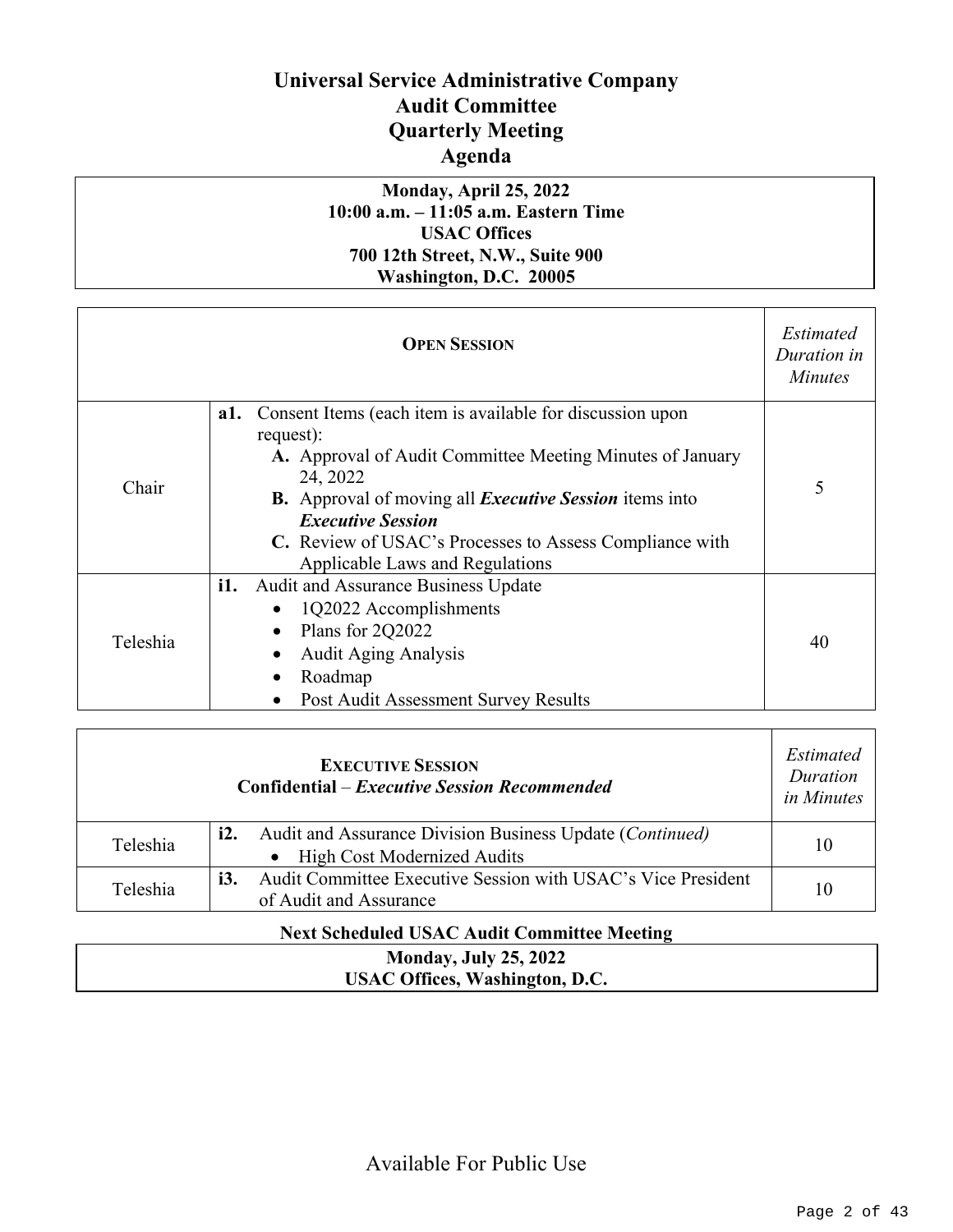#### **Universal Service Administrative Company Audit Committee Meeting**

#### **ACTION ITEM**

#### **Consent Items**

#### **Action Requested**

The Audit Committee (Committee) of the USAC Board of Directors (Board) is requested to approve the consent items listed below.

#### **Discussion**

The Committee is requested to approve the following items using the consent resolution below:

- **A.** Committee meeting minutes of January 24, 2022 (*see* **Attachment A-1**).
- **B.** Approval of moving all *Executive Session* items into *Executive Session*:
	- (1) **i2**  Audit and Assurance Division Business Update (*Continued*). USAC management recommends that this matter be discussed in *Executive Session* because it relates to *specific internal controls or confidential company data* that would constitute a discussion of internal rules and procedures, and may also include discussion of *investigatory records or pending or contemplated enforcement action* against participants in the universal service support mechanisms.
	- (2) **i3** Audit Committee *Executive Session* with USAC's Vice President of Audit and Assurance. USAC management recommends that this matter be discussed in *Executive Session* pursuant to the guidelines in the approved Audit Committee Charter.
- **C.** Review of USAC's Processes to Assess Compliance with Applicable Laws and Regulations (see **Attachment C**).

In accordance with Section III.G of the Committee's Charter, the Committee, in consultation with USAC's General Counsel and Vice President of Audit and Assurance, is required to review the processes established to assure compliance by USAC with all applicable laws. Attachment C documents the assessment and briefly discusses the controls in place to assure compliance. Compliance processes for administration of the Universal Service Fund and the Universal Service Support Mechanisms by each programmatic division and USAC's financial operations are based on Section 254 of the Communications Act of 1934, as amended, Part 54 of the Commission's rules, Commission orders, and

Available for Public Use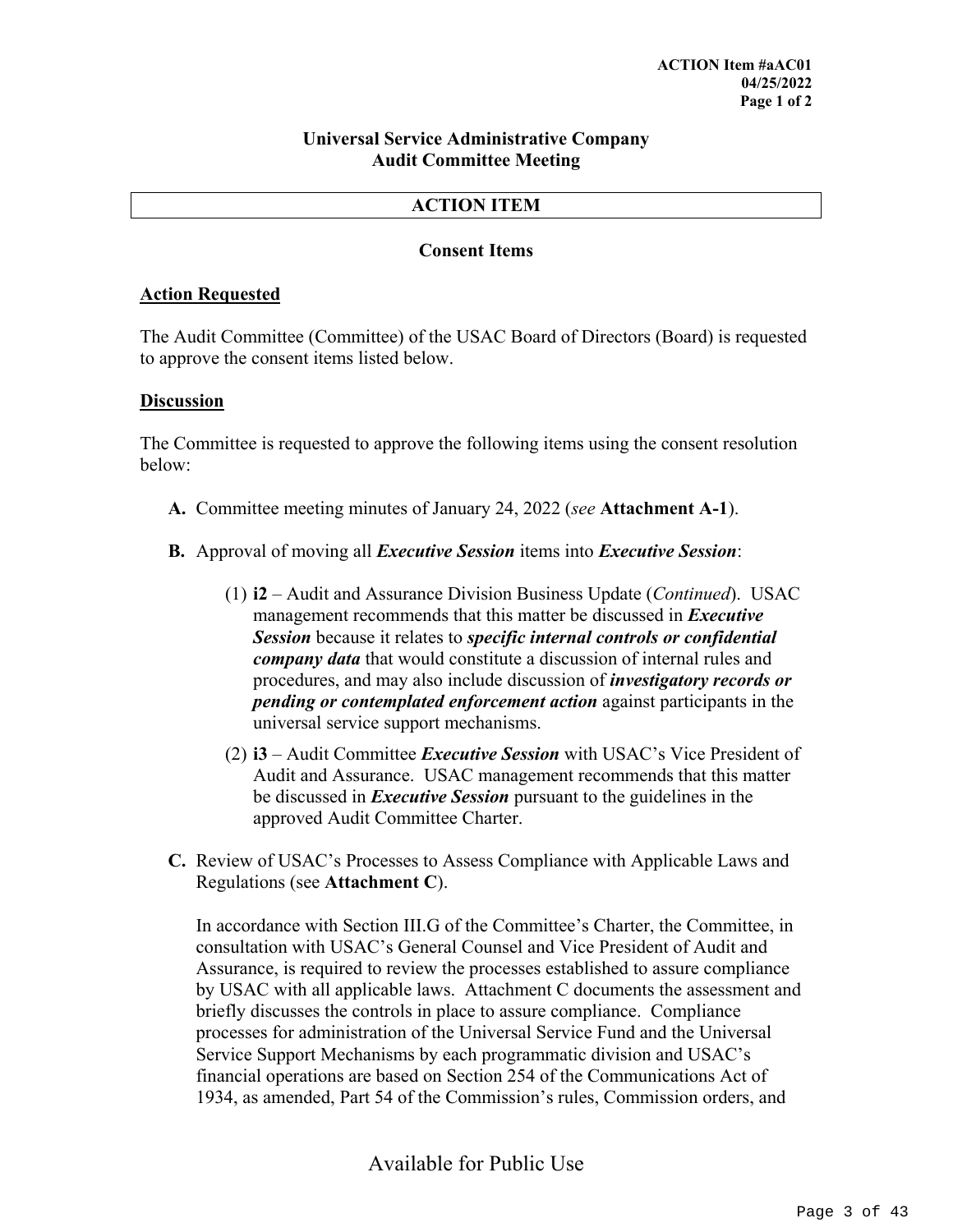FCC staff directives. Additionally, through the combined efforts of USAC's Office of General Counsel, Audit and Assurance Division, and Human Resources division, ongoing compliance with laws and regulations is monitored and assessed.

Upon request of a Committee member, any one or more of the above items are available for discussion by the Committee.

#### **Recommended USAC Audit Committee Action**

#### APPROVAL OF THE FOLLOWING RESOLUTION:

**RESOLVED**, that the Audit Committee of the USAC Board of Directors hereby approves: (1) the Committee meeting minutes of January 24, 2022; (2) discussion in *Executive Session* of the items noted above; and (3) USAC's Processes to Assess Compliance with Applicable Laws and Regulations..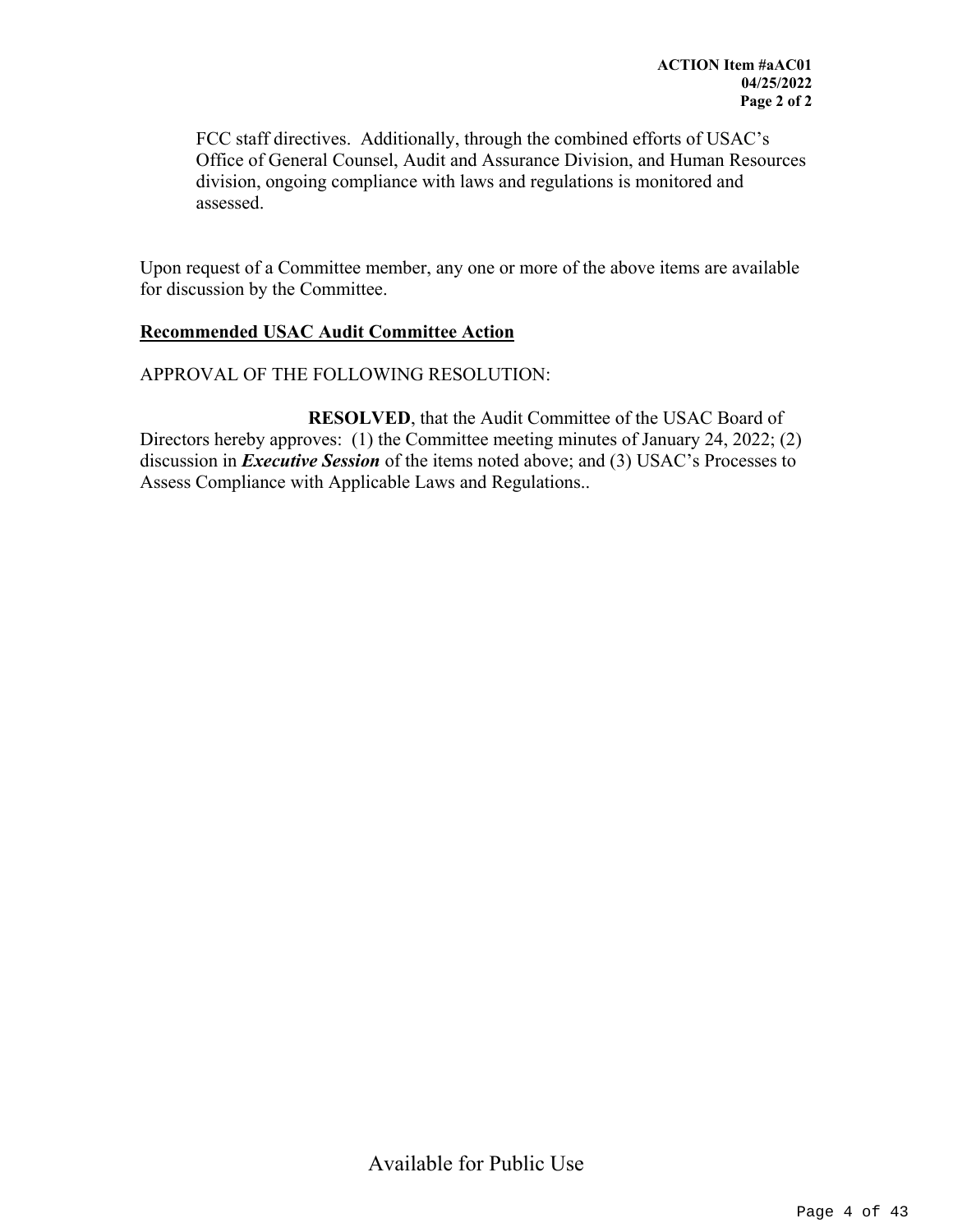#### **UNIVERSAL SERVICE ADMINISTRATIVE COMPANY 700 12th Street, N.W., Suite 900 Washington, D.C. 20005**

#### **AUDIT COMMITTEE MEETING Monday, January 24, 2022**

#### **(DRAFT) MINUTES[1](#page-4-0)**

The quarterly meeting of the Audit Committee (Committee) of the USAC Board of Directors (Board) was held at USAC's offices in Washington, D.C. on Monday, January 24, 2022. A virtual meeting platform was available to the general public for *Open*  **Session** to accommodate the need for increased physical distancing on site due to the COVID-19 pandemic. Mr. Geoff Feiss, Committee Chair, called the meeting to order at 3:00 p.m. Eastern Time, with a quorum of all five of the Committee members present:

| Choroser, Beth – Vice Chair – by telephone | Gillan, Joe                        |
|--------------------------------------------|------------------------------------|
| Feiss, Geoff – Chair – by telephone        | Schell, Julie Tritt – by telephone |
| Fontana, Brent – by telephone              |                                    |

Other Board members and officers of the corporation present:

Butler, Stephen – Vice President of Shared Services – *by telephone* Delmar, Teleshia – Vice President of Audit and Assurance Freeman, Sarah – Member of the Board Gaither, Victor – Vice President of High Cost – *by telephone* Garber, Michelle – Vice President of Finance and Chief Financial Officer – *by telephone* Gregory, Amber – Member of the Board – *by telephone* Hughet, Pamela – Vice President of Lifeline – *by telephone* Hutchinson, Kyle – Vice President of IT and Chief Information Officer – *by telephone* Mason, Ken – Member of the Board – *by telephone* Sekar, Radha – Chief Executive Officer Skrivan, Michael – Member of the Board – *by telephone* Sweeney, Mark – Vice President of Rural Health Care – *by telephone* Waller, Jeff – Member of the Board – *by telephone* Wade, Dr. Joan – Member of the Board – *by telephone* Wein, Olivia – Member of the Board Wibberly, Dr. Kathy – Member of the Board

<span id="page-4-0"></span><sup>&</sup>lt;sup>1</sup> Draft resolutions were presented to the Committee prior to the Committee meeting. Where appropriate, non-substantive changes have been made to the resolutions set forth herein to clarify language, where necessary, or to correct grammatical or spelling errors.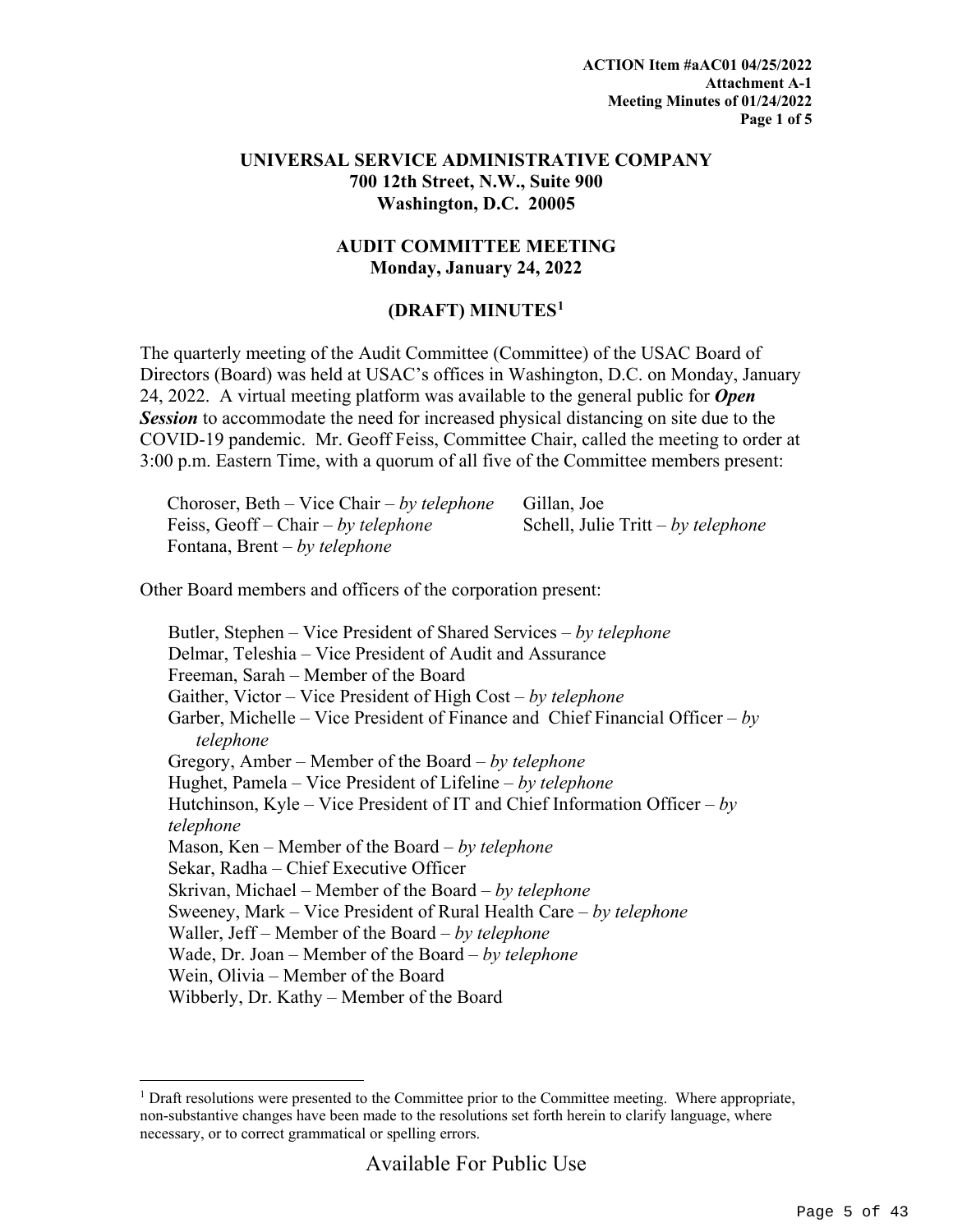Others present:

Augustino, Steven – *by telephone* Kelley Drye & Warren LLP Boakye-Gyan, Carol – *by telephone* USAC Hurley, Michelle – *by telephone* CSM Consulting, Inc. Kriete, Debra – *by telephone* State E-Rate Coordinators' Alliance Nuzzo, Patsy USAC Pace, Regina – *by telephone* USAC Phillippi, Megan USAC Schrader, Theresa – *by telephone* Broadband Legal Strategies, LLC Sutherland, Beverly – *by telephone* EdTechnologyFunds, Inc. Tiwari, Tanya USAC Williams, Erin USAC

#### **NAME COMPANY**

#### **OPEN SESSION**

All materials from *Open Session* can be found on the [USAC website.](https://www.usac.org/about/leadership/board-materials/)

- **a1. Consent Items.** Mr. Feiss presented this item to the Committee.
	- **A.** Approval of Committee meeting minutes of October 25, 2021.
	- **B.** Approval of moving all *Executive Session* items into *Executive Session*:
		- (1) **i2**  Audit and Assurance Division Business Update (*Continued*). USAC management recommended that this matter be discussed in Executive Session because it relates to *specific internal controls or confidential company data* that would constitute a discussion of internal rules and procedures, and may also include discussion of *investigatory records of pending or contemplated enforcement action* against participants in the universal service support mechanisms*.*
		- (2) **a4** Action on One USAC Audit and Assurance Division Strategic Audit Report. USAC management recommended that this matter be discussed in *Executive Session* because these reports relate to *specific internal controls or confidential company data* that would constitute a discussion of internal rules and procedures*.*
		- (3) **a5** Review of the 2022 Strategic Audit Plan. USAC management recommended that this matter be discussed in *Executive Session* because it relates to *specific internal controls, or confidential company data* that would constitute a discussion of internal rules and procedures.
		- (4) **i3** Audit Committee *Executive Session* with USAC's Vice President of Audit and Assurance. USAC management recommended that this matter be discussed in *Executive Session* pursuant to the guidelines in the approved Audit Committee Charter.

Available For Public Use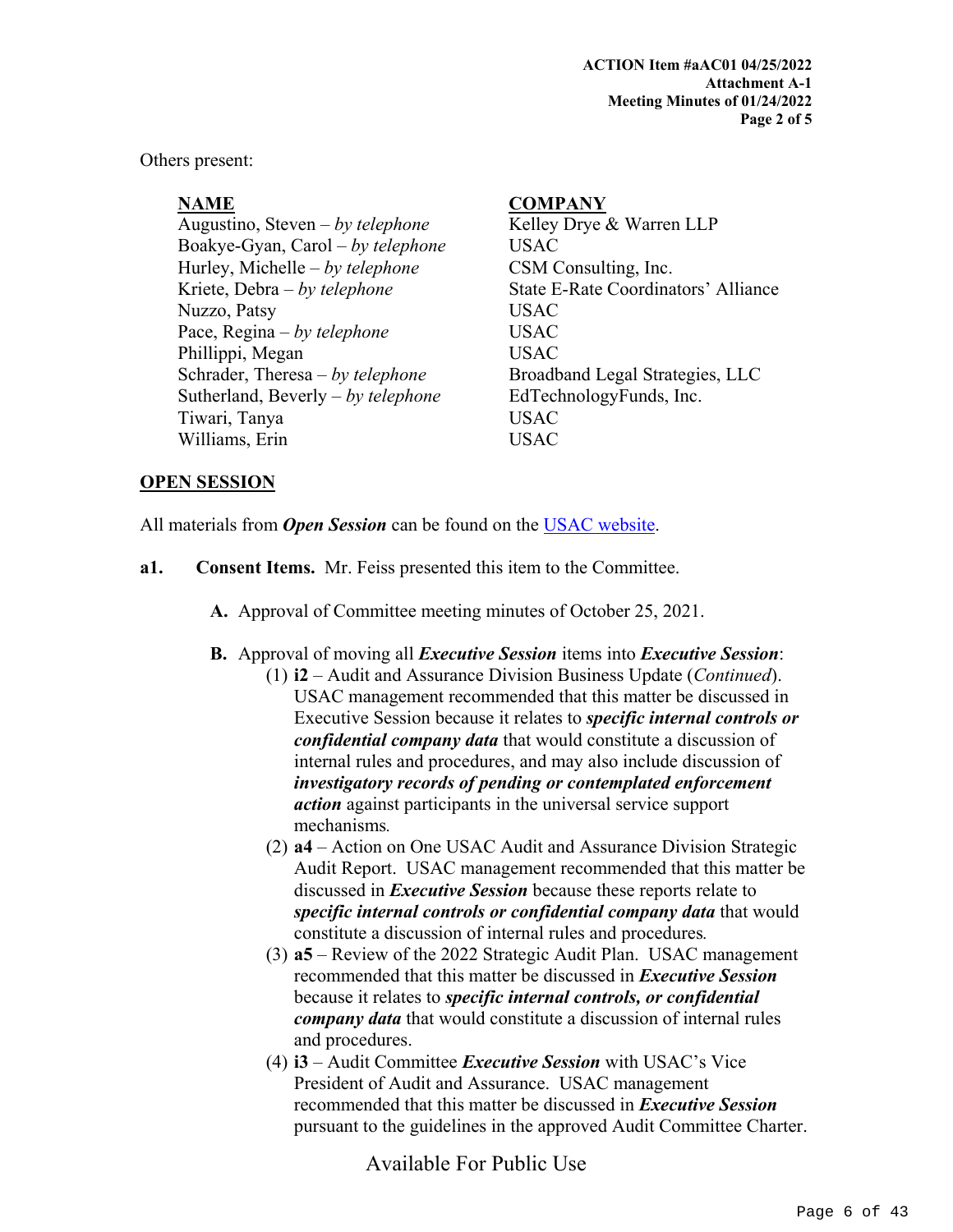On a motion duly made and seconded, and after discussion, the Committee adopted the following resolutions:

**RESOLVED**, that the Audit Committee of the USAC Board of Directors hereby approves: (1) the Committee meeting minutes of October 25, 2021; and (2) discussion in *Executive Session* of the items noted above.

**a2. Recommendation for Election of Committee Chair and Vice Chair.** Mr. Feiss introduced Ms. Freeman. As a member of the Nominating Committee, Ms. Freeman reported on the election recommendations for the Audit Committee.

On a motion duly made and seconded, and after discussion, the Committee adopted the following resolution:

**RESOLVED**, that the USAC Audit Committee recommends that the USAC Board of Directors elect **Geoff Feiss** as Chair and **Beth Choroser** as Vice Chair of the Committee. The term for each position begins immediately upon the election to such position by the Board and ends at such time as the Chair or Vice Chair (as the case may be): (i) is replaced by a successor selected by the Board, (ii) resigns from the Committee or the Board, (iii) is removed by resolution of the Board, or (iv) is no longer a member of the Board (whichever comes first).

**a3. Review of the 2022 Audit Committee Charter.** Ms. Delmar presented a report to the Committee suggesting minor revisions to the Charter.

On a motion duly made and seconded, and after discussion, the Committee adopted the following resolution:

**RESOLVED**, that the USAC Audit Committee, having reviewed the revised Audit Committee Charter presented by the USAC Audit and Assurance Division, recommends that the USAC Board of Directors approve the revised Audit Committee Charter.

- **i1. Audit and Assurance Business Update.** Ms. Delmar presented PowerPoint slides to the Committee for discussion covering the following topics:
	- 4Q2021 Accomplishments
	- Plans for 1Q2022
	- Audit Aging Analysis
	- Fiscal Year (FY) 2021 Operational Scorecard
	- Roadmap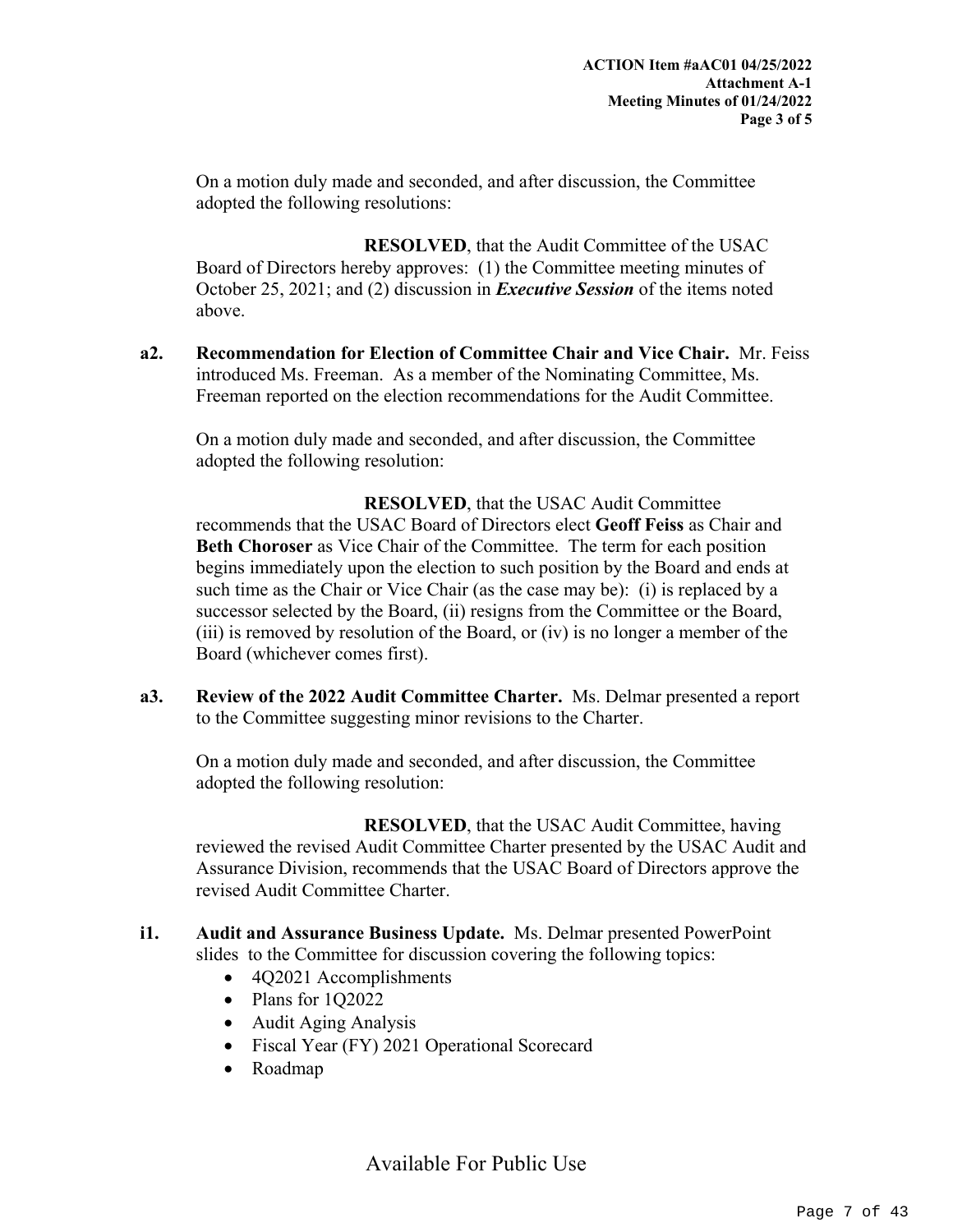At 3:50 p.m. Eastern Time, on a motion duly made and seconded, the Committee moved into *Executive Session* for the purpose of discussing confidential items. Only members of the Board and USAC staff were present.

#### **EXECUTIVE SESSION**

- **i2. Audit and Assurance Business Update (***Continued***)***.*Ms. Delmar presented PowerPoint slides to the Committee for discussion covering the following topics:
	- High Cost Modernized Audit Update
	- Supply Chain Audit Program Update
- **a4. Action on One USAC Audit and Assurance Division Strategic Audit Report***.* Ms. Delmar presented the findings, noting there were satisfactory internal controls in the Rural Health Care program's competitive bidding review process, and discussing further recommended enhancements to existing internal controls.

On a motion duly made and seconded and after discussion, the Committee adopted the following resolution:

**RESOLVED**, that the USAC Audit Committee, having reviewed the USAC Audit and Assurance Division's strategic audit report of USAC's competitive bidding review process for the Rural Health Care program, accepts the recommendation of USAC management and hereby deems the report final.

**a5. Review of the 2022 Strategic Audit Plan.** Ms. Delmar presented a report to the Committee on the proposed 2022 Strategic Audit Plan including the audit area, audit objectives, and a high-level summary of each audit to be conducted

On a motion duly made and seconded and after discussion, the Committee adopted the following resolution:

**RESOLVED,** that the USAC Audit Committee approves the 2022 Strategic Audit Plan.

**i3. Audit Committee** *Executive Session* **with USAC's Vice President of Audit and Assurance***.*The Committee determined that a confidential *Executive Session* for the Vice President of Audit and Assurance to meet with members of the Audit Committee and Board of Directors was not needed due to several Committee and Board members participating in the meeting remotely. Mr. Feiss noted this confidential *Executive Session* will take place at the next quarterly meeting on April 25, 2022.

#### **OPEN SESSION**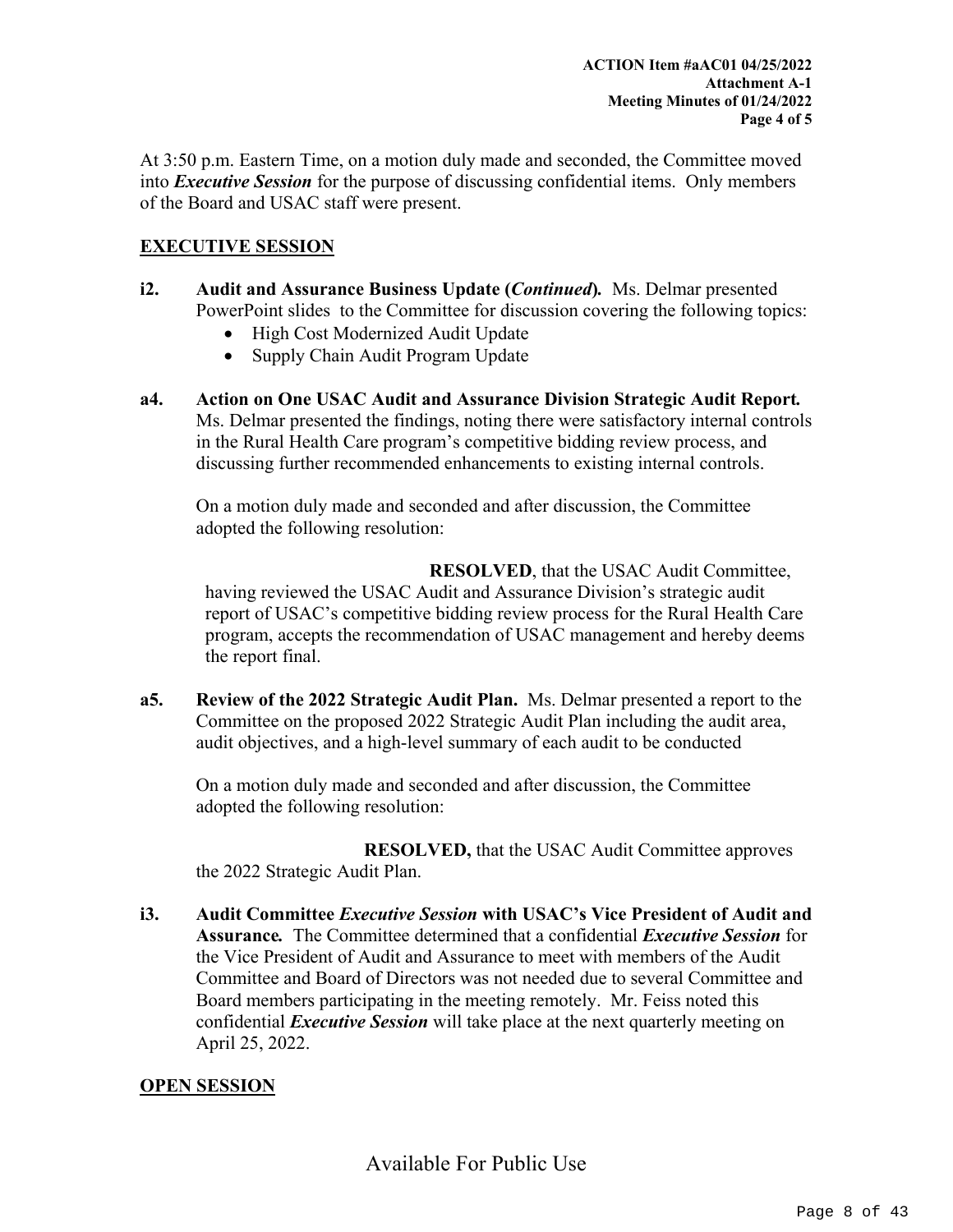At 4:20 p.m. Eastern Time, the Committee moved out of *Executive Session* and immediately reconvened in *Open Session*, at which time Mr. Feiss reported that, in *Executive Session*, the Committee took action on items a4 and a5 and discussed item i2.

On a motion duly made and seconded, the Committee adjourned at 4:21 p.m. Eastern Time.

/s/ Olivia Wein Secretary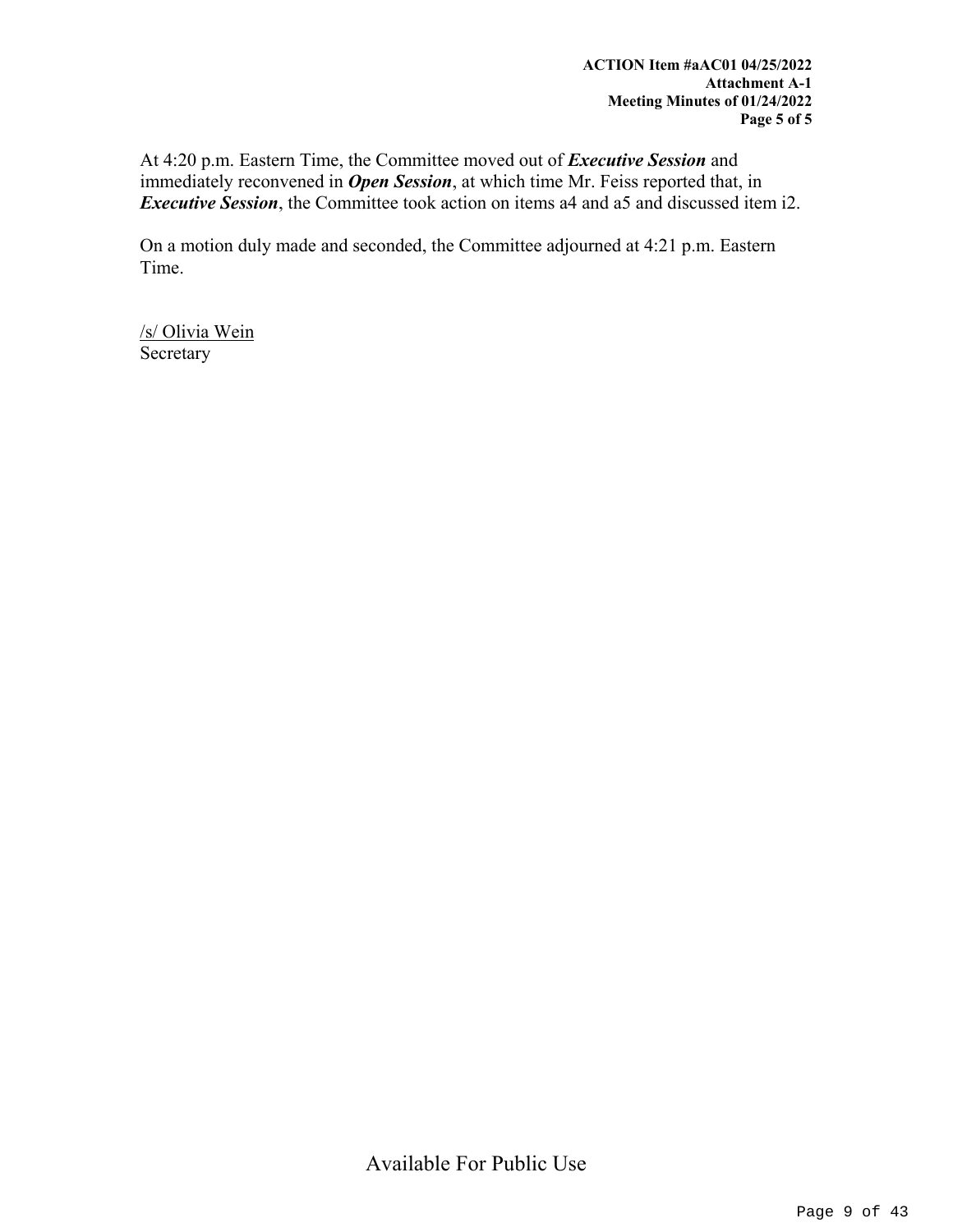#### **ATTACHMENT C**

### **USAC'S PROCESSES TO ASSESS COMPLIANCE WITH APPLICABLE LAWS AND REGULATIONS**

#### **Overview**

The Universal Service Administrative Company (USAC) is a private, not-for-profit corporation, organized under the laws of Delaware. In 1998, pursuant to federal regulation, the Federal Communications Commission (FCC or Commission) designated USAC as the permanent Administrator of the federal Universal Service Fund (USF) and the four federal Universal Service Support Mechanisms the USF supports, including the High Cost, Low Income (Lifeline), Schools and Libraries (E-Rate), and Rural Health Care programs.<sup>[1](#page-9-0)</sup> Pursuant to Section 254 of the Communications Act of 1934, as amended, $2$  and Part 54 of the Commission's rules, $3$  USAC administers the USF and the Universal Service Support Mechanisms, including performing the billing, collection, and disbursement (BC&D) functions. In addition, the FCC engaged USAC to administer the following Congressionally appropriated programs: Emergency Broadband Benefit Program (EBBP), the Affordable Connectivity Program (ACP), COVID-19 Telehealth, and the Emergency Connectivity Fund (ECF). The policies and procedures followed by USAC are documented and executed in accordance with FCC rules, Commission orders, FCC staff directives, and other applicable law.

Following is an overview of the methods employed by USAC to verify compliance with applicable laws and regulations. This document does not list every step or procedure or provide detailed information, as we do not want to compromise the integrity of our operating procedures or disclose proprietary information.

#### Universal Service Support Mechanisms and the Universal Service Fund

The processes established for management of the USF and each of the support mechanisms are designed to comply with Part 54 of the Commission's rules, and, in particular, 47 C.F.R. §§ 54.700-717. Section 54.717 provides that USAC shall obtain and pay for an annual audit conducted by an independent auditor to examine its operations and books of account to determine whether USAC is properly administering the Universal Service Support Mechanisms.<sup>[4](#page-9-3)</sup> The annual audit encompasses: (i) an audit of the financial statements of USAC; and (ii) an agreed-upon procedures (AUP) review of operations for compliance with the FCC's rules, including a review of internal controls for accounting and administration. The AUP review covers the USF, the support

<span id="page-9-0"></span> <sup>1</sup> *See* 47 C.F.R. § 54.701(a); *Changes to the Board of Directors of the National Exchange Carrier Association, Inc. et al.*, CC Docket Nos. 97-21 *et al.*, Third Report and Order, Fourth Order on Reconsideration, and Eight Order on Reconsideration, 13 FCC Rcd 25058, 25069-70, para. 20 (1998).

<span id="page-9-1"></span><sup>2</sup> 47 U.S.C. § 254.

<span id="page-9-2"></span><sup>3</sup> *See generally* 47 C.F.R. pt. 54.

<span id="page-9-3"></span><sup>4</sup> *See* 47 C.F.R. § 54.717.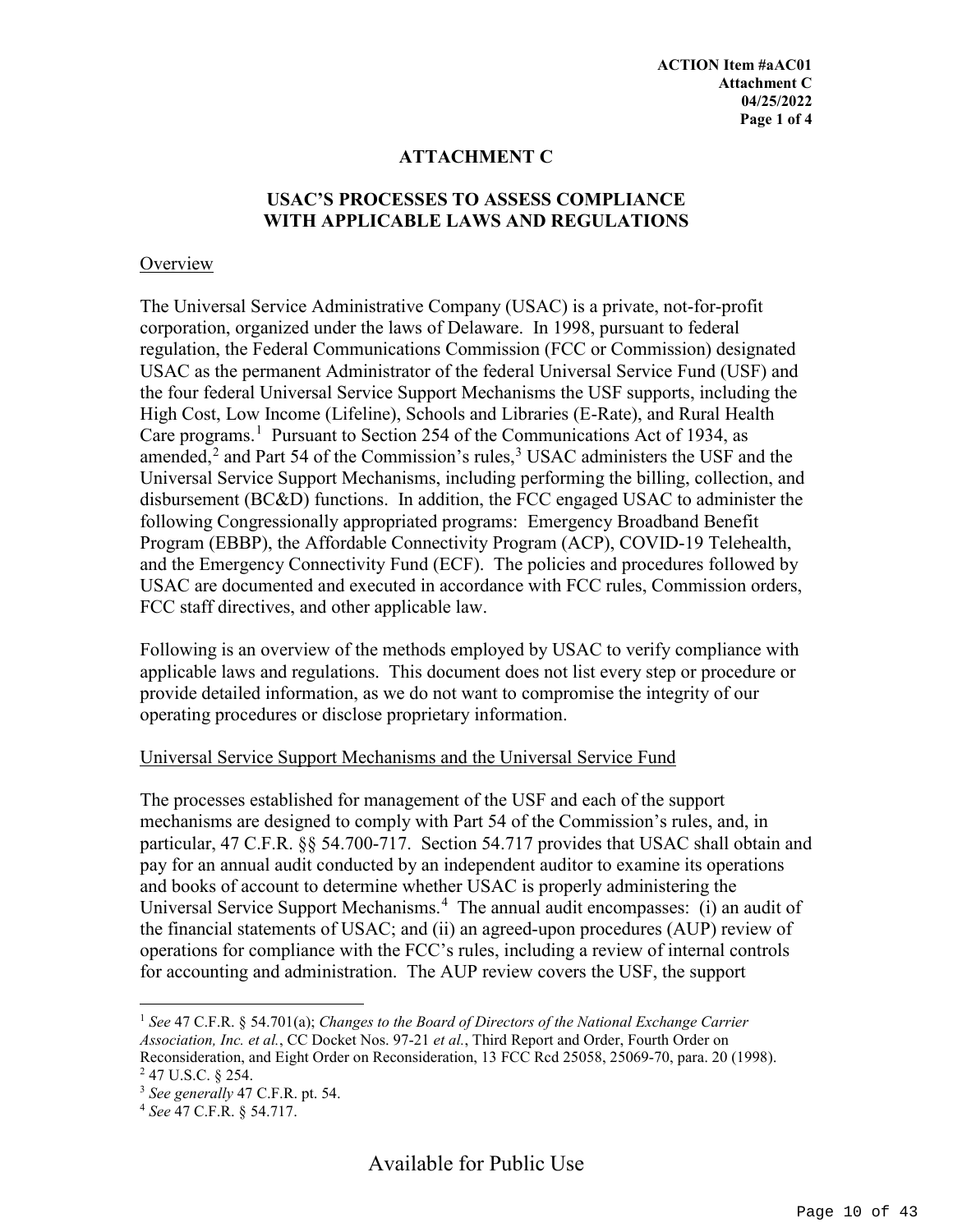mechanisms and related BC&D functions, other administrative areas of USAC, corporate governance, anti-fraud measures, audit follow-up, and disbursements. Further, a section of the AUP verifies compliance with USAC policies and procedures and FCC rules and directives.

FCC rules provide that in choosing an auditing firm to conduct the annual audit, USAC shall not "engage an independent auditor that has been involved in designing the accounting or reporting systems under review in the audit.<sup>"[5](#page-10-0)</sup> The independent audit provides an outside review as to whether the procedures used by USAC in administering the USF, the support mechanisms, and related BC&D functions comply with FCC rules. This is a major component of USAC's program to determine compliance with FCC rules. The AUP document is revised annually by USAC and FCC staff to include testing compliance with new applicable rules and directives implemented over the past year.

The FCC-mandated financial audits of USAC conducted in 2020 have resulted in "clean" financial audit opinions, and the AUP review did not result in findings that USAC failed to comply with applicable FCC directives. The financial statement audit and AUP for 2021 is in progress.

USAC staff for each of these areas is knowledgeable in applicable FCC rules, and staff review the rules to verify operating processes are compliant. In addition, the management of each area regularly communicates with FCC staff to seek guidance and discuss implementation issues to determine whether USAC is implementing the rules as intended by the Commission.

#### Universal Service Administrative Company

### A. *Office of the General Counsel*

USAC's Office of the General Counsel (OGC) advises the company concerning compliance with applicable laws and regulations. OGC regularly consults with USAC management concerning compliance with local, state, and federal laws applicable to USAC's operations. The USAC General Counsel is a member of the company's senior leadership group. USAC attorneys assist USAC's programmatic and administrative groups (including USAC's Audit and Assurance Division (AAD)), when requested, on matters dealing with FCC rules and directives as well as on issues not addressed in the rules or directives. Upon the release of a new order or directive affecting a USF program, OGC coordinates with the impacted program as part of the intake process in order to ensure that implementation is in accordance with all applicable rules and requirements. OGC utilizes outside counsel and other information resources as needed. USAC attorneys also attend continuing education and other professional development programs throughout the year.

<span id="page-10-0"></span> $547$  C.F.R. § 54.717(c).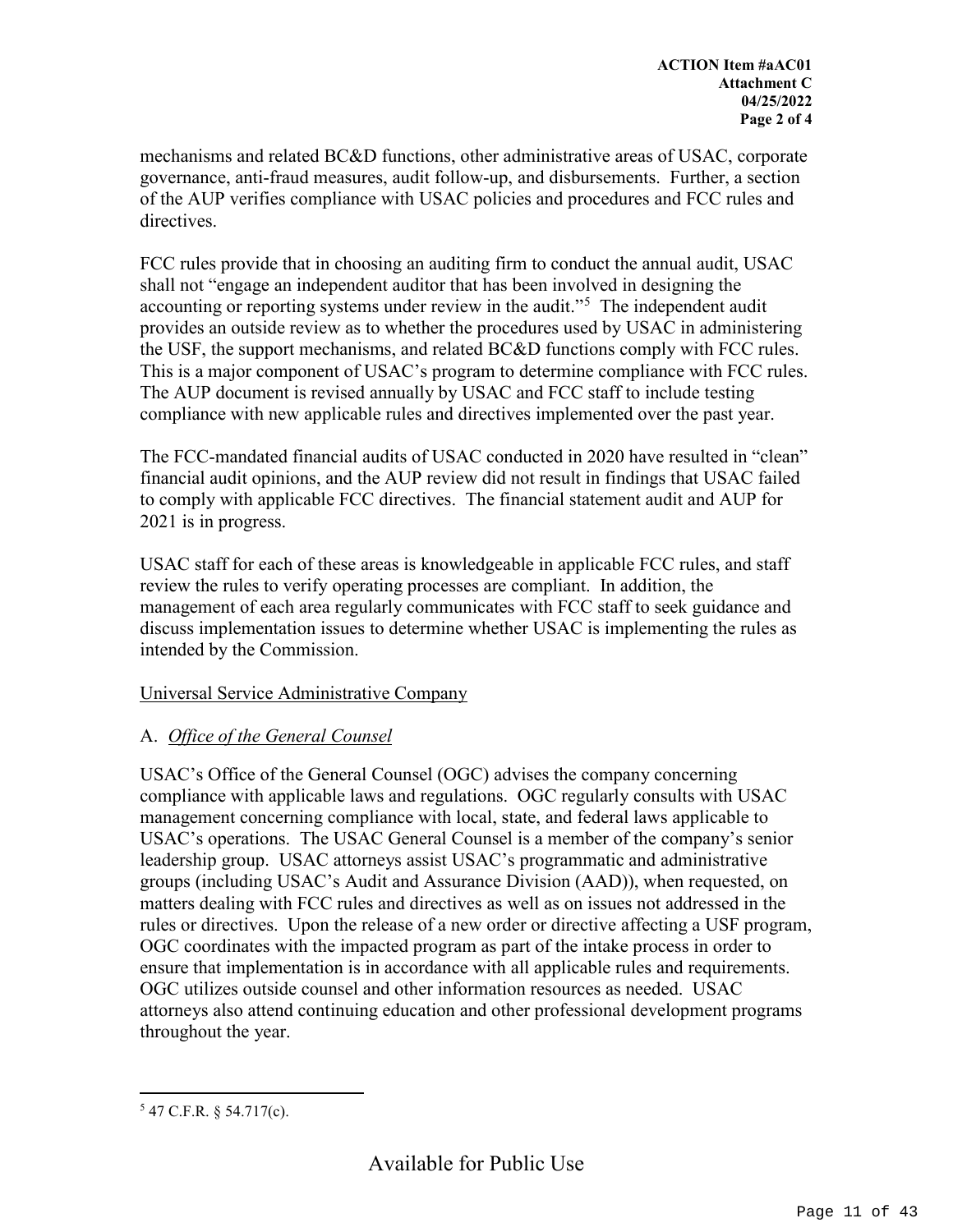### B. *Memorandum of Understanding*

The FCC and USAC originally entered into a Memorandum of Understanding (MOU) to govern USAC's administration of the USF and the Universal Service Support Mechanisms on September 9, 2008, as amended on November 4, 2014. The FCC and USAC subsequently entered into a revised USF MOU on May 2, 2016, and a further revised USF MOU on December 19, 2018. On November 22, 2021, the FCC and USAC signed an amendment to the revised USF MOU.

Additionally, the FCC and USAC signed MOUs to govern USAC's administration of each of the Congressionally appropriated programs: EBBP (February 3, 2021), ACP (November 16, 2021; revised and restated on March 2, 2022), COVID-19 Telehealth (February 4, 2021), and ECF (March 19, 2021).

Each MOU is a streamlined framework memorializing the FCC's and USAC's partnership to achieve success in all USAC-administered programs. Each MOU recognizes USAC as responsible for the efficient, effective, and competitively neutral management of all such programs, including:

- Collecting contributions for the USF programs and administering the disbursement of program support for all USAC-administered programs;
- Producing timely and relevant data and analysis to inform the Commission's policymaking and oversight of the USF and the Congressionally-appropriated programs; and
- Educating stakeholders to promote successful participation in the USF and Congressionally-appropriated programs.

#### C. *Human Resources*

USAC's Chief Human Resources Officer is responsible for administering USAC's Human Resources (HR) policies and procedures in accordance with applicable employment laws and practices. To accomplish this task, HR is a member of various professional associations that monitor and provide nationwide employment law references and best practices. USAC's OGC has access to expertise in labor and employment law matters and has arranged with outside counsel for assistance when needed. To promote compliance with applicable employment laws and regulations, and to prevent, detect and correct inappropriate behaviors and build a productive, inclusive culture, all managers are required to attend Civil Treatment trainings and learning courses. In addition, all USAC employees are required to attend an annual ethics training provided by HR and OGC.

#### D. *Audit & Assurance Division*

AAD conducts objective and independent audits of beneficiaries of and contributors to the federal universal service fund. AAD also performs payment quality assessments in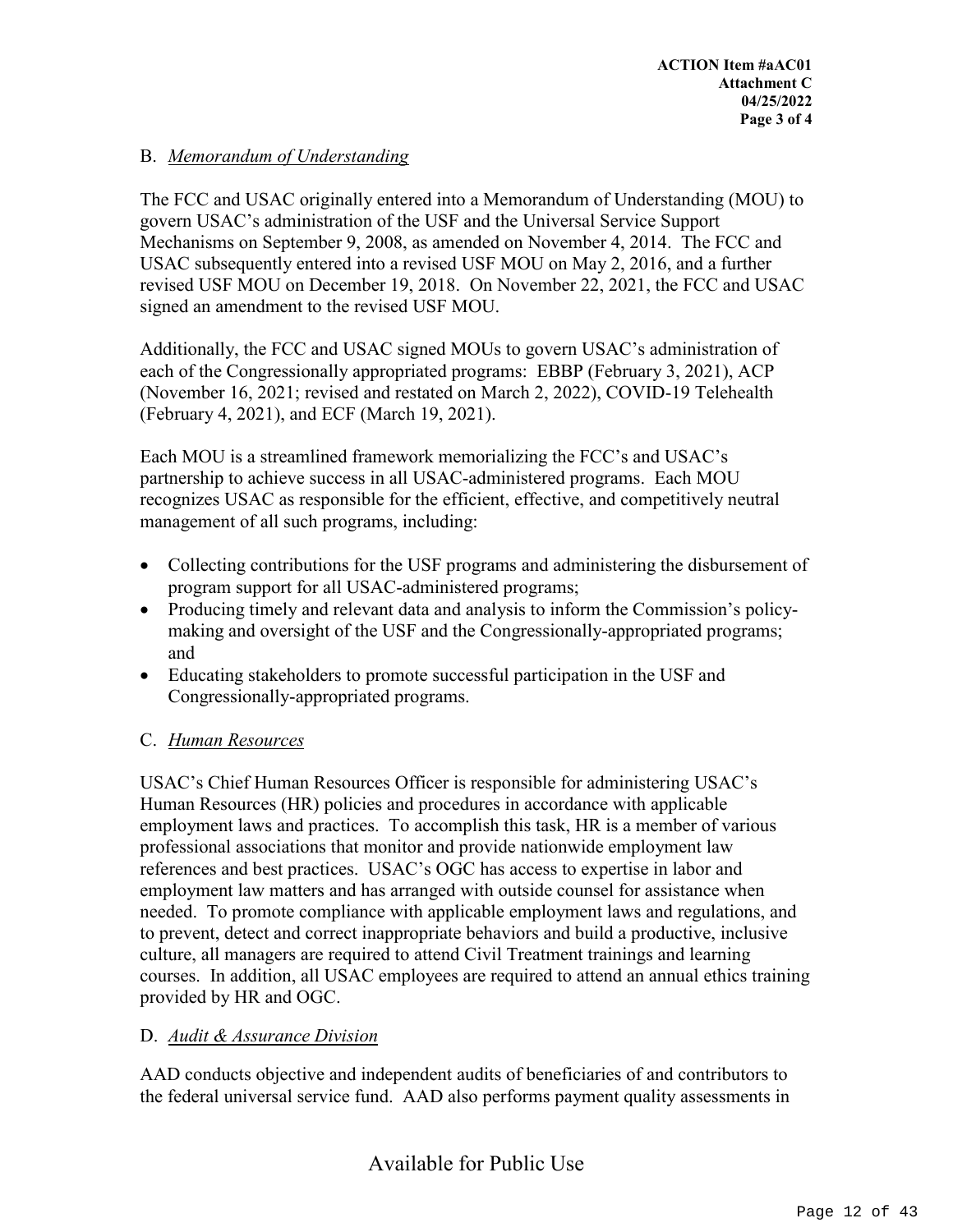accordance with the Payment Integrity Information Act of 2019, as well as operational audits of USAC's key functions. Beginning in 2022, AAD will also be conducting audits of USF recipients to determine compliance with supply chain requirements.

The audits and assessments test compliance with FCC rules, directives and other applicable law. AAD works closely with USAC's OGC, the FCC Office of Managing Director (OMD) and the FCC Wireline Competition Bureau (WCB). AAD also conducts audits of USAC's programs and divisions to determine the effectiveness and efficiency of non-financial operational processes, internal policies and procedures, and compliance with applicable laws.

#### E. *Finance*

The Internal Controls team within Finance tests the design and operating effectiveness of transaction-level controls on a three-year cycle (all key internal controls are tested at least once every three years). The Internal Controls team is responsible for assessing the adequacy of controls, documenting risk and control matrices, identifying needed improvements, obtaining corresponding corrective actions, and reporting annually on internal controls. These responsibilities are in alignment with the requirement contained in each FCC/USAC MOU for USAC to implement an internal control structure consistent with the standards and guidance contained in OMB Circular A-123.

#### F. *Office of the Chief Administrative Officer*

The Strategy and Risk Management team (SRM) within the Office of the Chief Administrative Officer (OCAO) supports USAC's four USF programs and supporting divisions in responding to audits conducted of USF beneficiaries and contributors, testing compliance with FCC rules and directives. SRM also performs assessments, evaluations and operational audits of USAC's key functions and controls. SRM assists the impacted program or division with developing and reporting corrective action plans (CAPs), ensuring completeness on addressing audit findings, and establishing a reasonable timeframe for implementation. SRM is also responsible for managing USAC's internal policies and procedures, ensuring documentation is in accordance with applicable laws, regulations and standards. Finally, SRM assists programs and divisions in creating and updating policies and procedures to clearly define USAC's standards, guidelines, and objectives.

#### Summary

USAC policies and procedures for administering the USF and the support mechanisms, as well as the Congressionally appropriated programs, are designed to comply with applicable Commission rules and orders and FCC staff directives. Since 1998, USAC has consistently received "clean" financial audit opinions. In addition, through the efforts of USAC's OGC, AAD, and HR divisions, ongoing compliance with applicable laws and rules is monitored and assessed.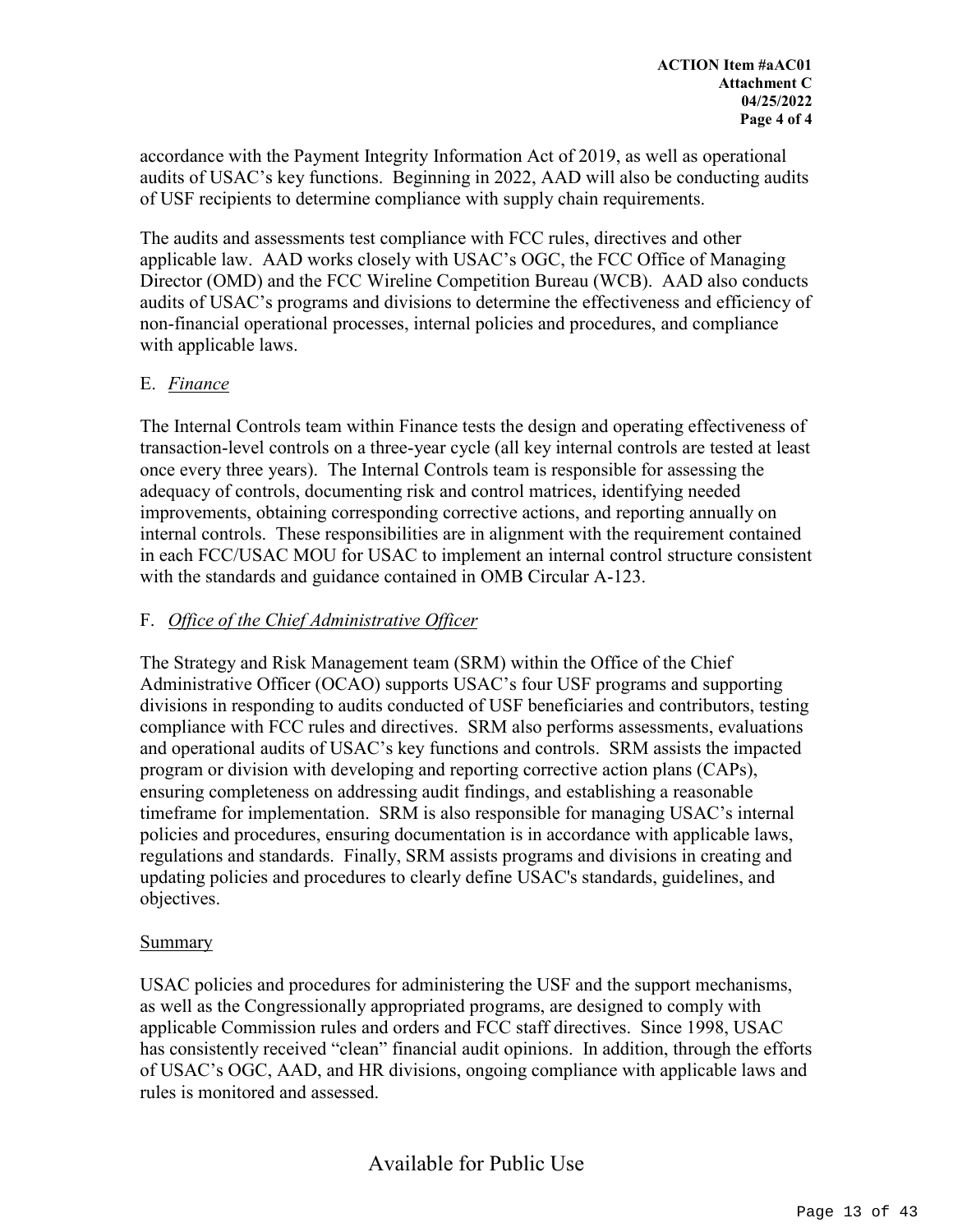### **Universal Service** Administrative Co.

Available for Public Use

# **Audit Committee Meeting**

Audit and Assurance Business Update

*Open Session*

April 25, 2022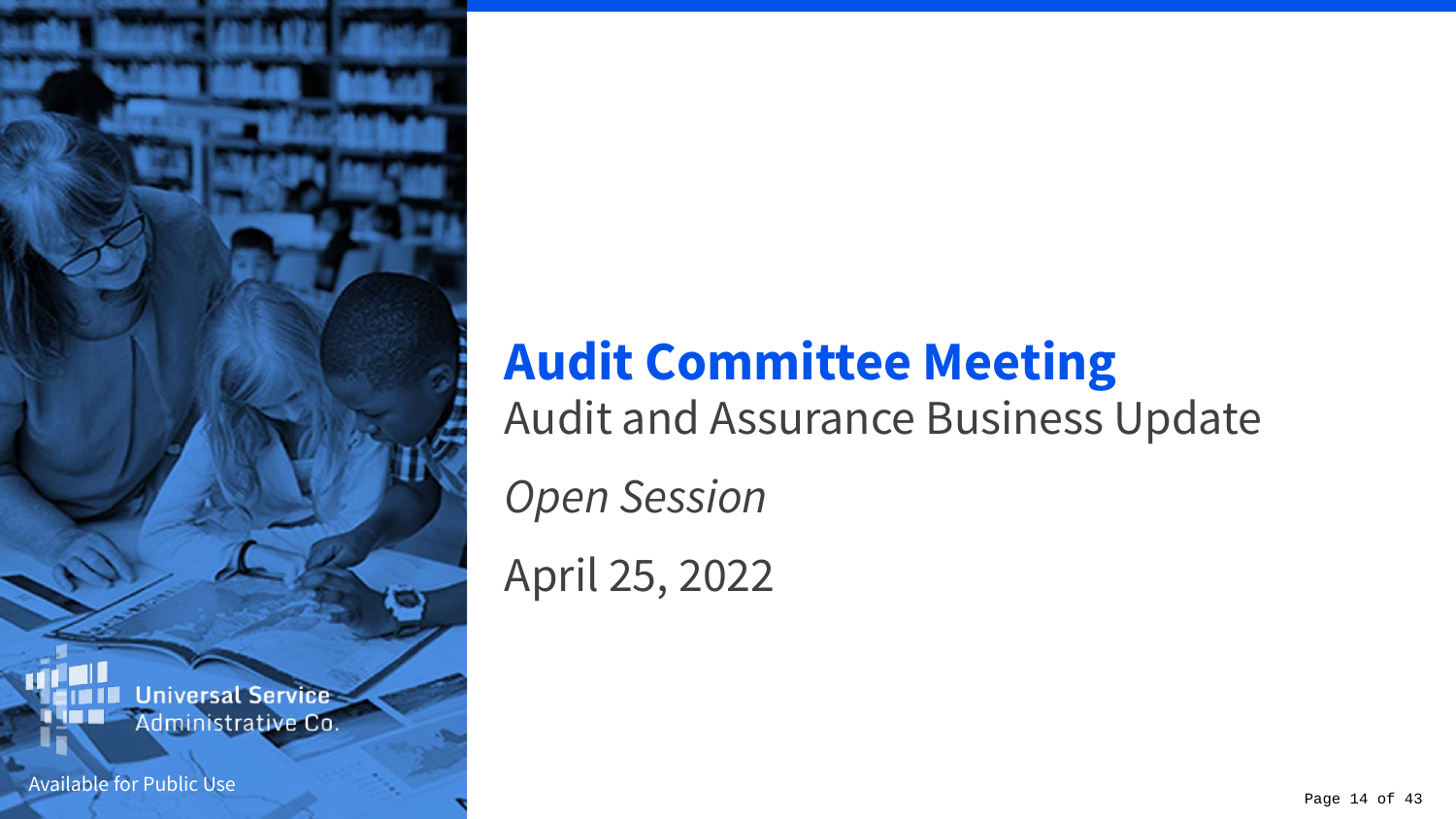## **Agenda**

- 1Q2022 Accomplishments
- Plans for 2Q2022
- Audit Aging Analysis
- Roadmap
- Post Audit and Assessment Survey Results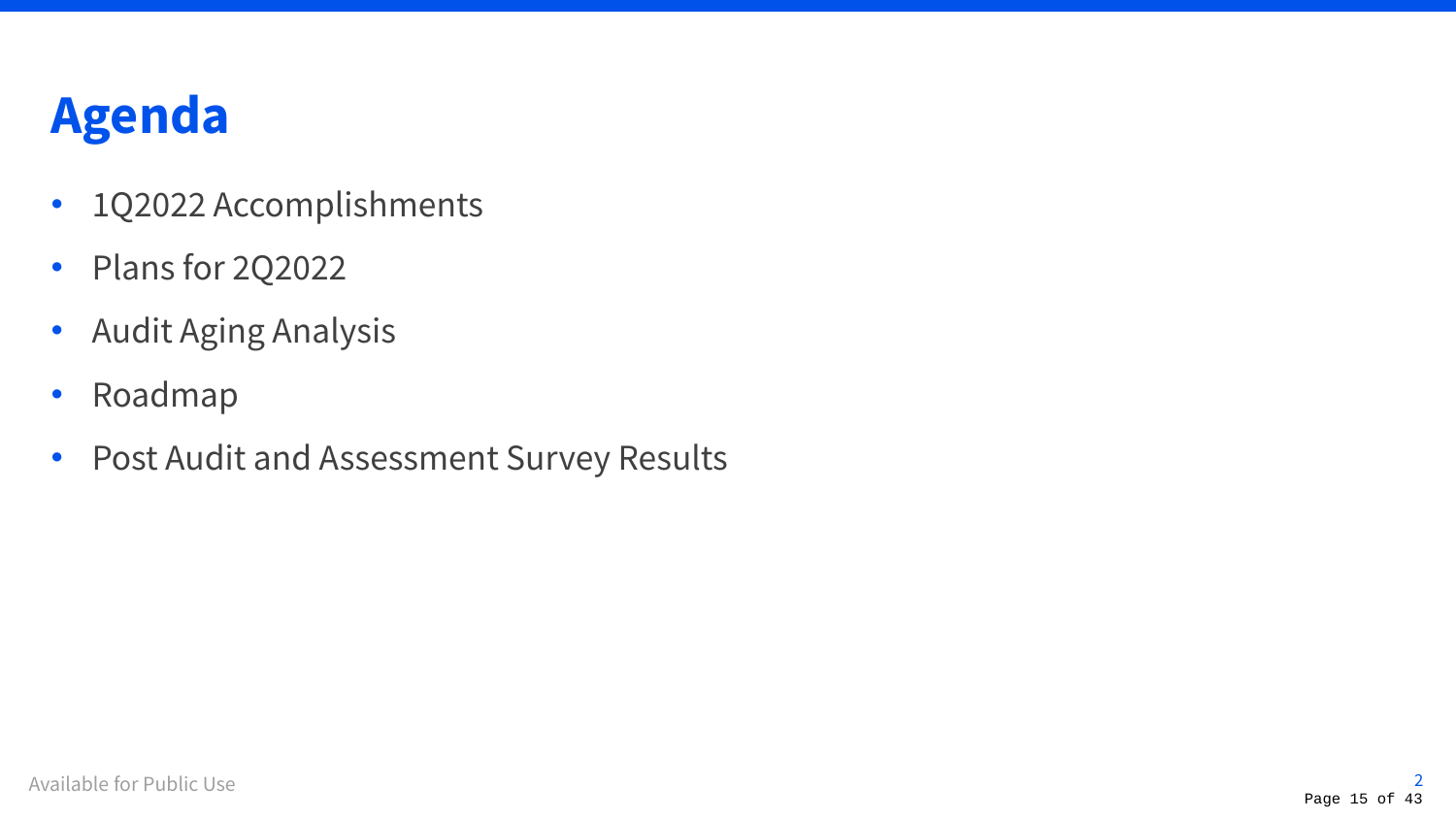### **1Q2022 Accomplishments**

- Beneficiary and Contributor Audit Program (BCAP)
	- Announced 19 audits (3 CR, 16 HC).
	- Released 19 audits (2 CR, 2 HC, 2 LI, 8 E-Rate, and 5 RHC).
	- Released 9 task orders for FY2022 BCAP audit services; awarded 3 contracts.
	- Presented Lifeline Biennial Audit training to carriers.
	- Worked with the FCC to develop High Cost Augmented Audit/Verification Plan (HiCap):
		- Approach for audits of largest recipients and high-risk carriers.
		- Analysis of deployment obligations at final milestone.
		- Outsourced engineering firm to perform on-site testing.
		- In-house Telecom engineer liaison to outsourced engineering firm.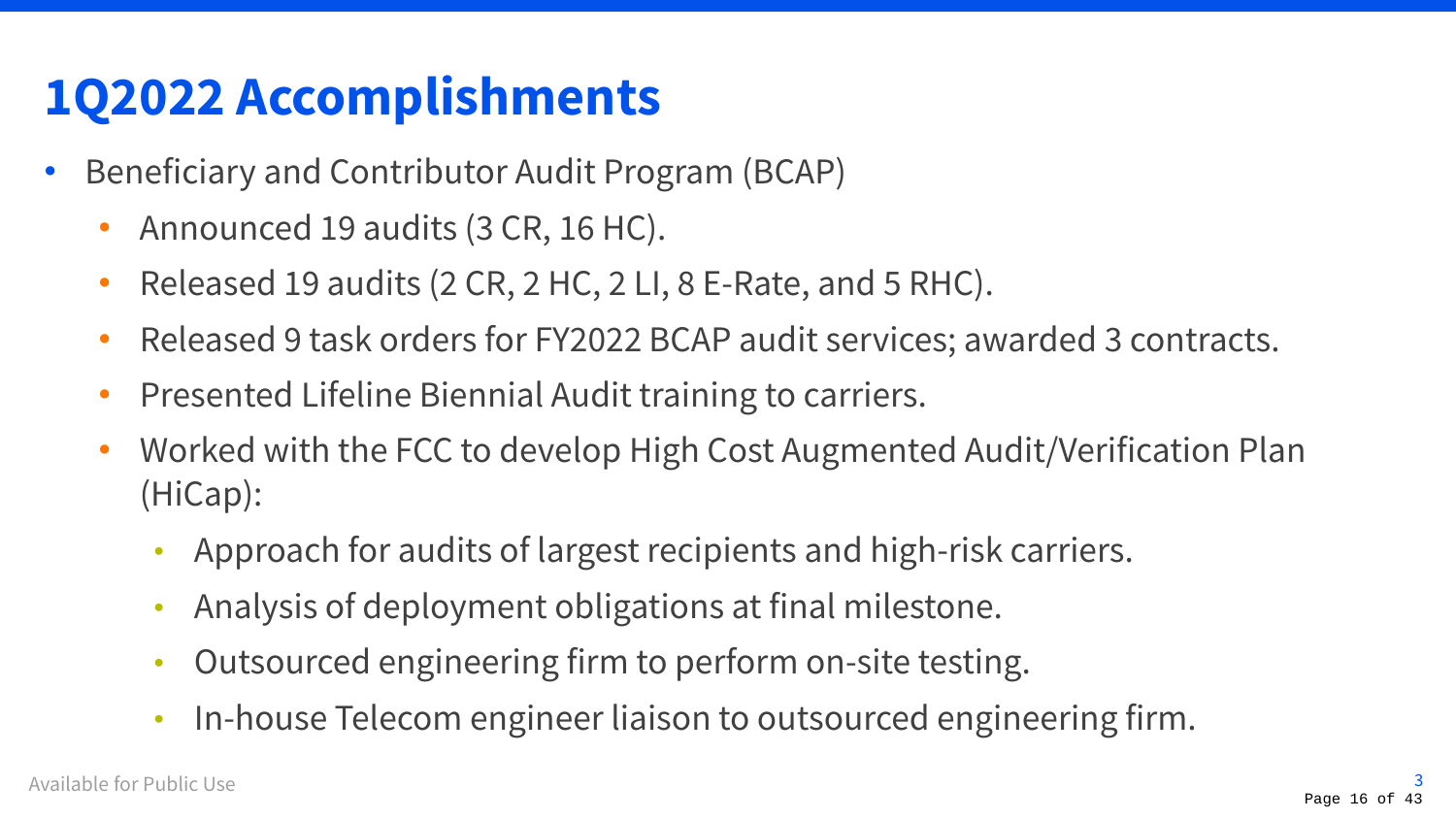## **1Q2022 Accomplishments (Continued)**

- Payment Quality Assurance (PQA)
	- Announced 471 FY2022 assessments (225 LI, 130 HC, 116 E-Rate).
	- Suspended 250 FY2022 RHC assessments based on guidance from the FCC.
	- Released task order and evaluating proposals for resources to assist with High Cost assessments.
- Supply Chain Audit Program (SCAP)
	- Finalized vendor selection process for audit firm.
- Appropriated Programs
	- Provided feedback and insight for audit strategy.
	- Reviewed Program Integrity results for sufficiency.
- Telecom Expertise
	- Increased bench strength to assist with telecom focus in audits.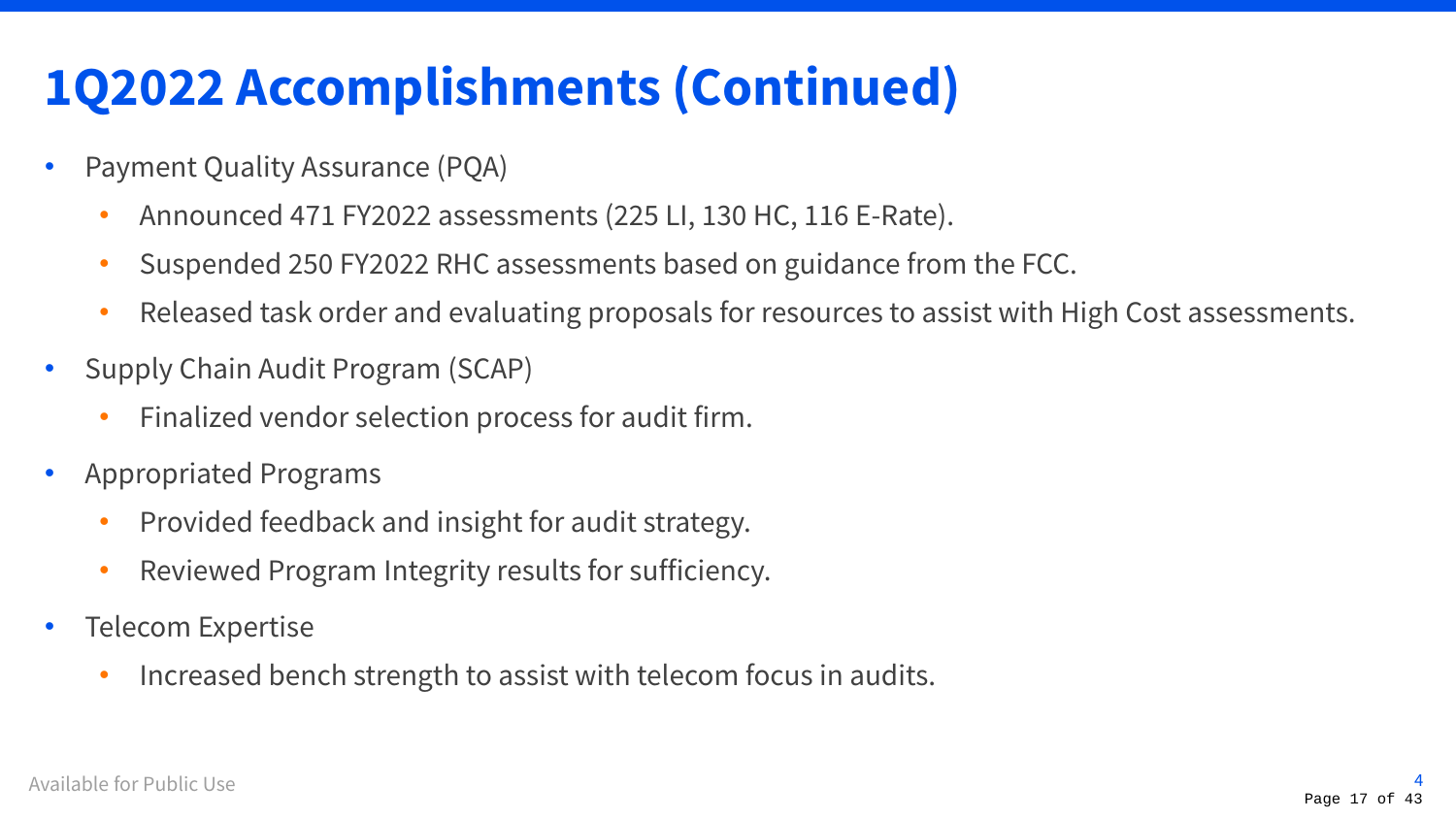## **Plans for 2Q2022**

- BCAP
	- Announce 20 audits and complete 20 audits.
	- Release 3 task orders for audit services for FY2022 BCAP outsourced audits.
	- Conduct series of training seminars for audit firms selected to perform outsourced audits.
- PQA
	- Onboard external firm to perform High Cost expanded procedures.
	- Work with statistician to complete all Sampling and Estimation Plans and submit to FCC.
- SCAP
	- Onboard selected vendor and announce 10 audits.
	- Host office hours for selected USF recipients to address any audit related questions.
- Other Activities
	- Gather data requirements and process flows in preparation for transition to new GRC tool.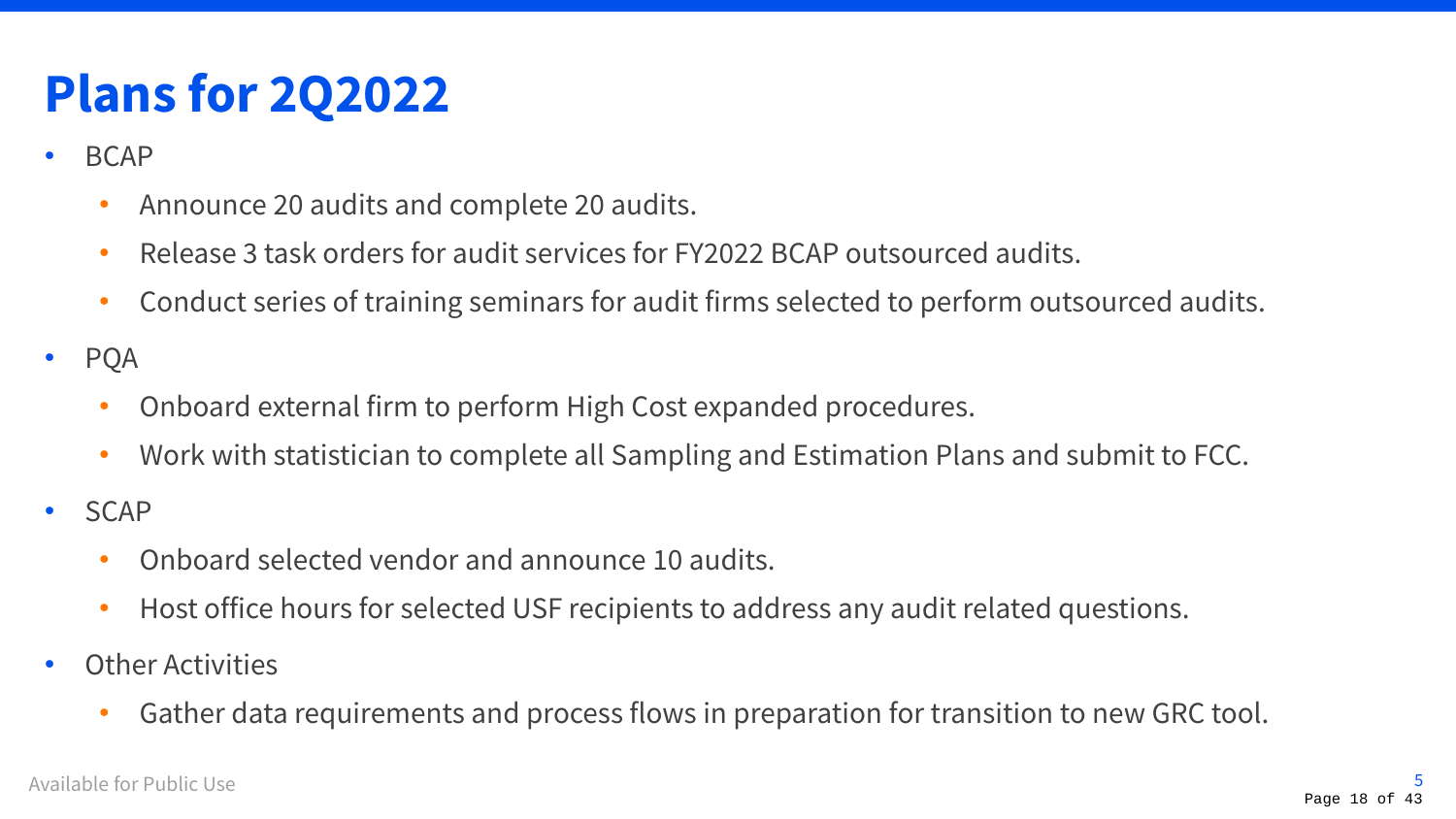## **BCAP Audits in Process**

The combined status of BCAP audits in process as of April 1, 2022:

| Program                    | Announced      | <b>Fieldwork</b> | Reporting | <b>Total</b> |
|----------------------------|----------------|------------------|-----------|--------------|
| <b>Contributor Revenue</b> | $\overline{4}$ | 5                | 5         | 14           |
| <b>High Cost</b>           | 8              | 34               | 10        | 52           |
| Lifeline                   | $\overline{0}$ | 16               | 12        | 28           |
| E-Rate                     | $\overline{0}$ | 15               | 25        | 40           |
| <b>Rural Health Care</b>   | $\overline{0}$ | 17               | 13        | 30           |
| <b>Total</b>               | 12             | 87               | 65        | 164          |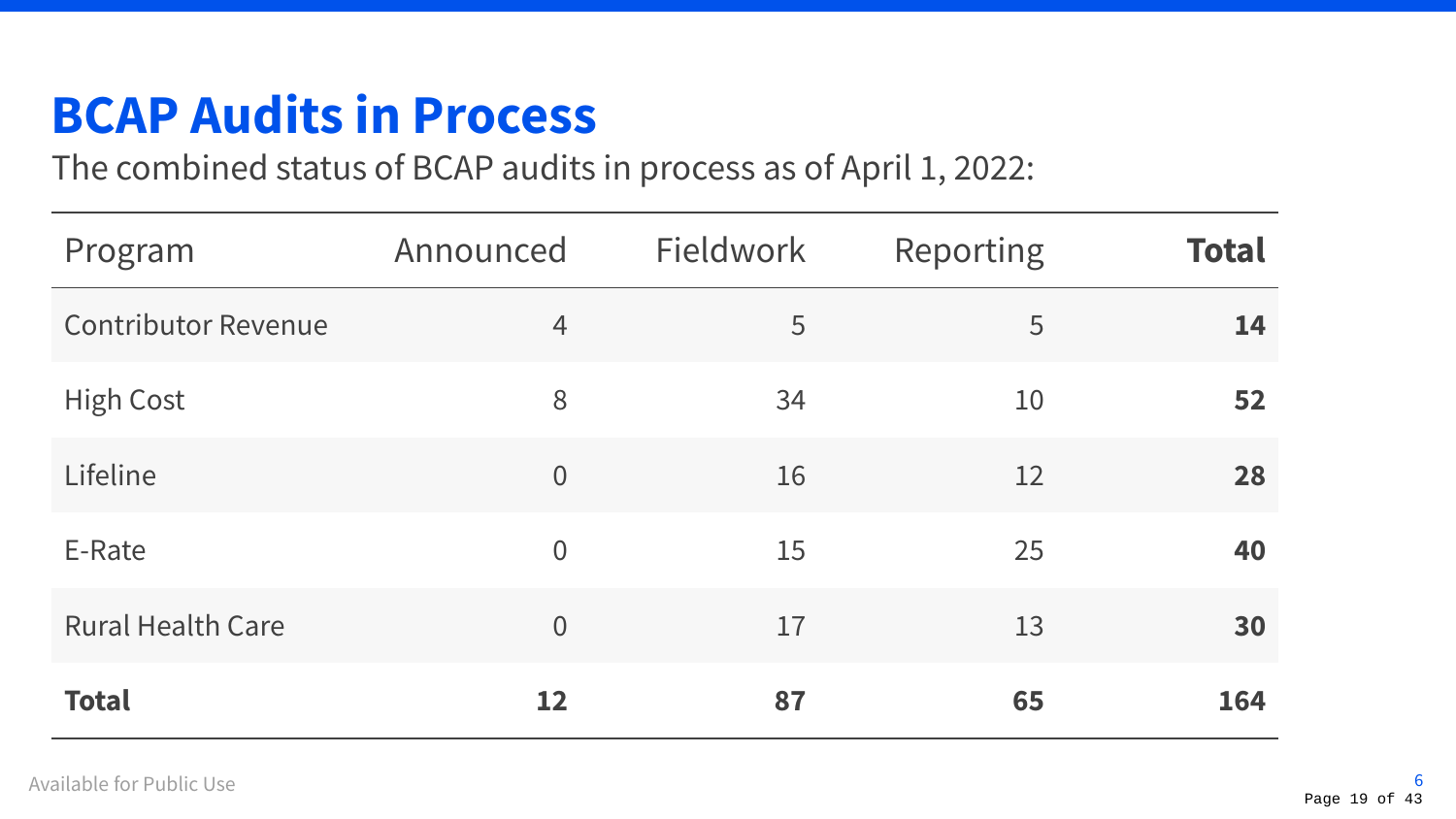## **BCAP Aging Report**

The combined aging report of BCAP audits in process as of April 1, 2022:

| Program                    | >6 months      | $>12$ months   | $>18$ months   | <b>Total</b> |
|----------------------------|----------------|----------------|----------------|--------------|
| <b>Contributor Revenue</b> | $\overline{1}$ | $\mathbf 1$    | $\overline{0}$ | 8            |
| <b>High Cost</b>           | 31             | $\overline{0}$ | $\overline{4}$ | 35           |
| Lifeline                   | 16             | $\mathbf{1}$   | 11             | 28           |
| E-Rate                     | 19             | $\overline{1}$ | 14             | 40           |
| <b>Rural Health Care</b>   | 13             | $\overline{0}$ | 17             | 30           |
| <b>Total#</b>              | 86             | 9              | 46             | 141          |
| <b>Total %</b>             | 61%            | 3%             | 33%            | 100%         |
| <b>Reporting Phase</b>     | <b>15</b>      | 8              | 39             | 62           |

Available for Public Use **7 Note:** For the 39 audits >18 months, 15 are with the FCC and 24 are with USAC for review. <sup>7</sup>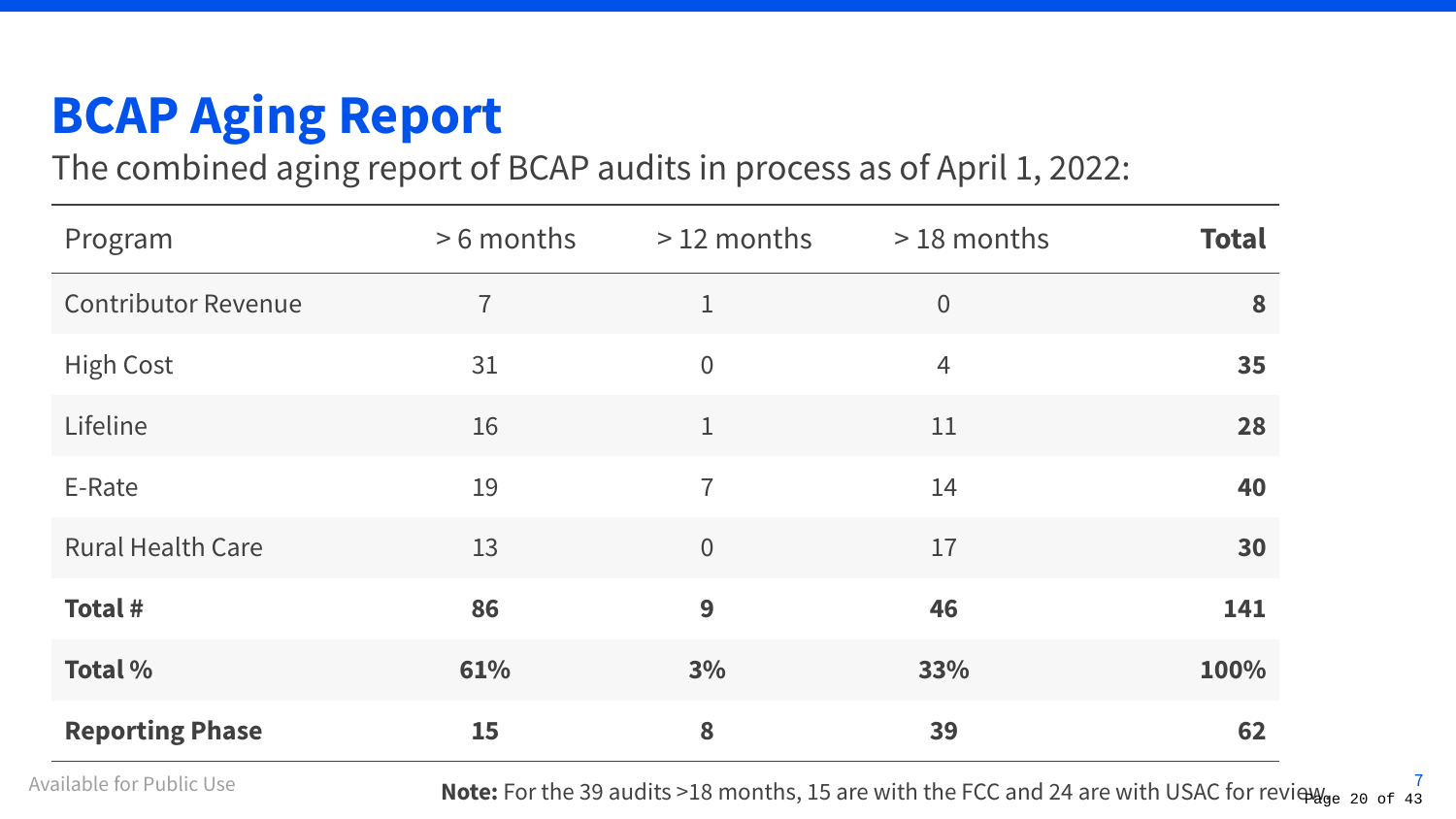## **BCAP Aging Report Quarter-over-Quarter Comparison**

The combined aging report of BCAP audits in process as of April 1, 2022:

| Duration               | December 31, 2021 | March 31, 2022 | Change         |
|------------------------|-------------------|----------------|----------------|
| $> 6$ months           | 21                | 86             | 65             |
| $>12$ months           | 17                | 9              | -8             |
| $>18$ months           | 42                | 46             | $\overline{4}$ |
| Total #                | 80                | 141            | 61             |
| <b>Reporting Phase</b> | 61                | 62             |                |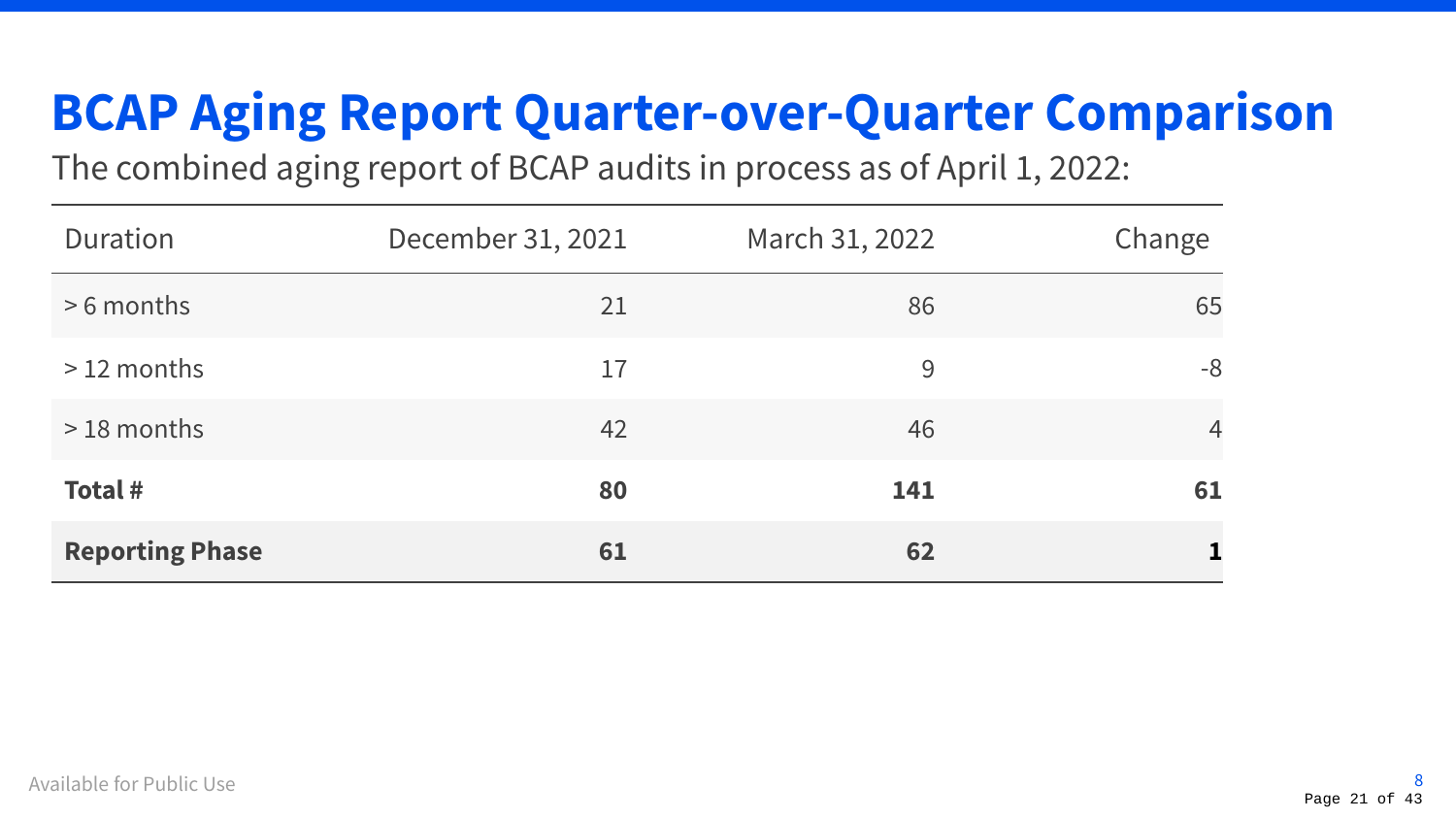### **PQA Assessments in Process**

The combined status of PQA assessments in process as of April 1, 2022:

| Program          | Announced        | Fieldwork | Reporting      | <b>Total</b> |
|------------------|------------------|-----------|----------------|--------------|
| <b>High Cost</b> | $\overline{0}$   | 130       | $\overline{0}$ | 130          |
| Lifeline         | $\overline{0}$   | 225       | $\overline{0}$ | 225          |
| E-Rate           | $\overline{0}$   | 350       | $\overline{0}$ | 350          |
| <b>Total</b>     | $\boldsymbol{0}$ | 705       | $\bf{0}$       | 705          |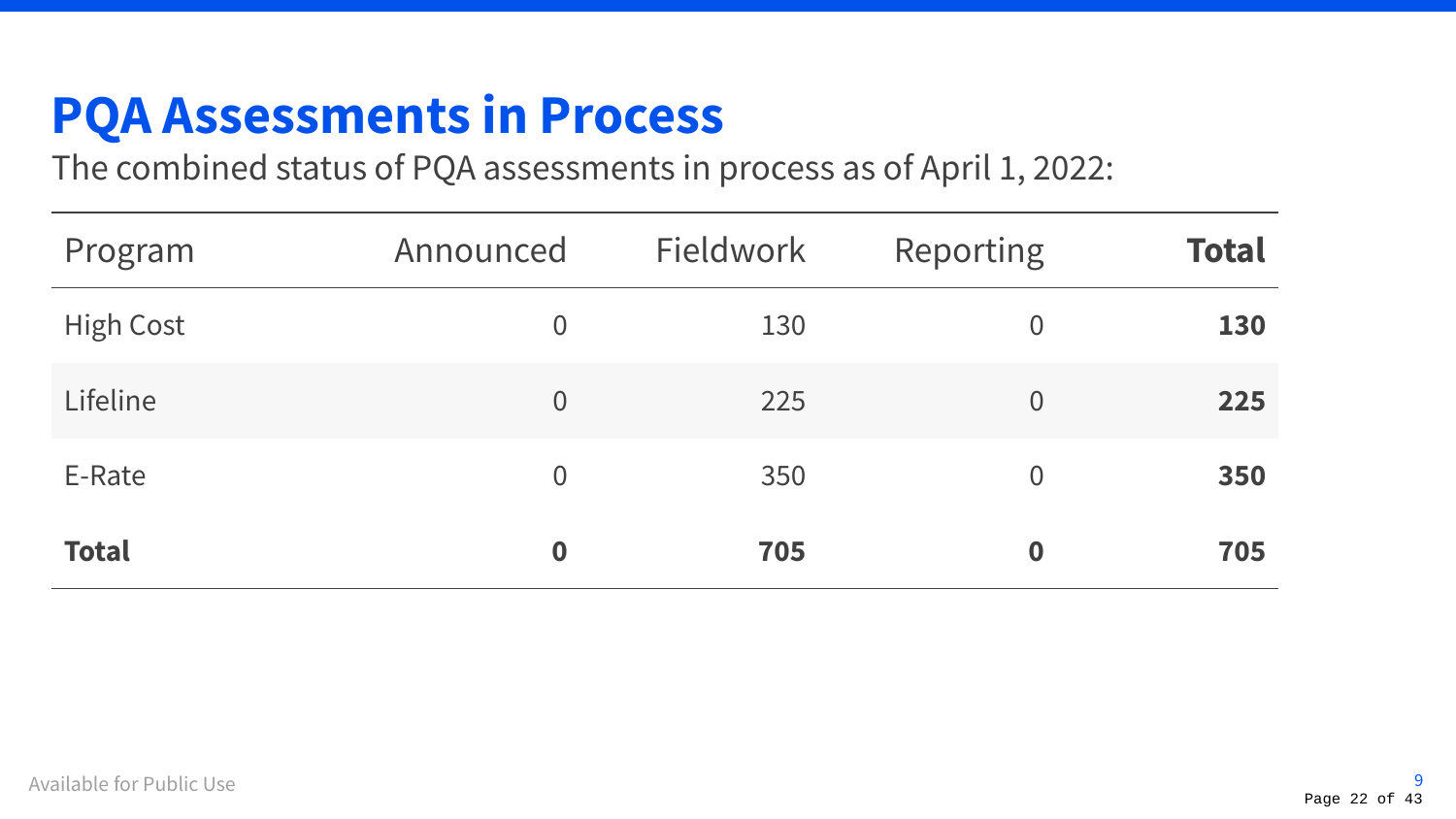### **Roadmap**

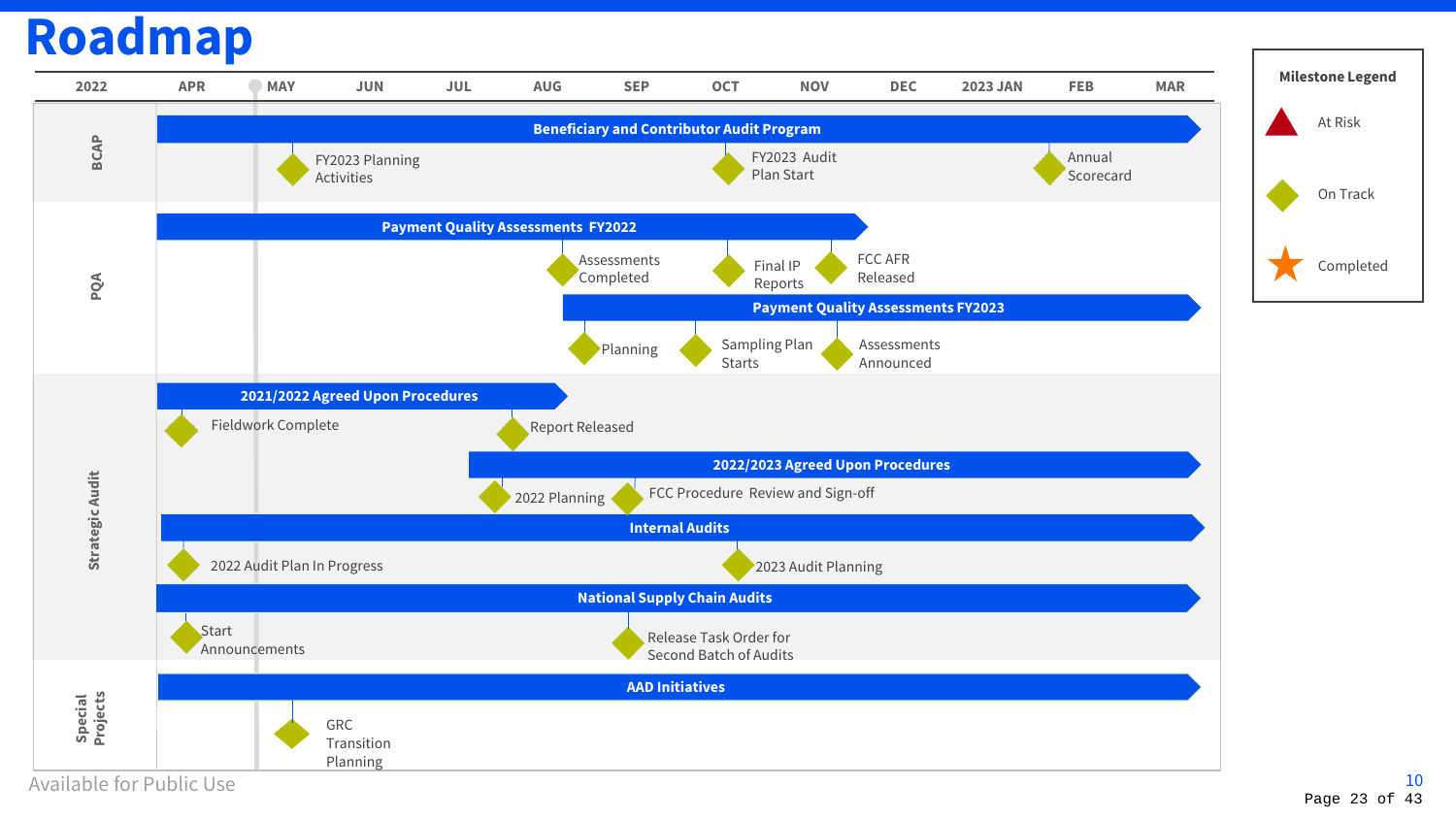# **Post Audit and Assessment Survey Results**

**Universal Service** Administrative Co.

Available for Public Use 211 and 22 and 22 and 22 and 23 and 23 and 23 and 24 and 25 and 26 and 26 and 26 and 26 and 26 and 26 and 26 and 26 and 26 and 26 and 26 and 26 and 26 and 26 and 26 and 26 and 26 and 26 and 26 and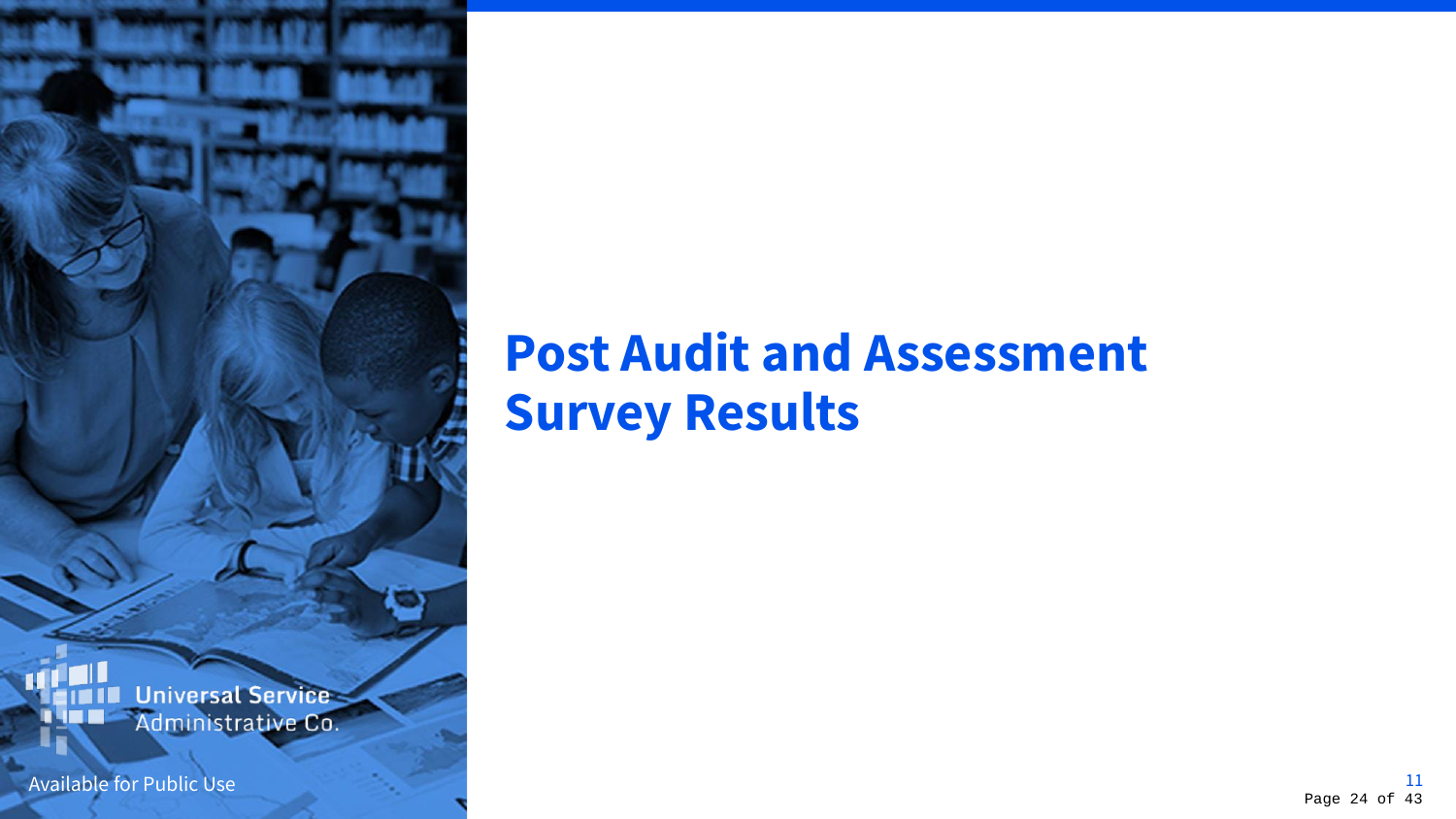## **BCAP Survey: Professionalism and Communication**

### Survey Results: Oct. 1, 2020 to Sep. 30, 2021

Surveys Sent: 124; Response Rate: 34%

| <b>Category</b> | <b>Highest/Lowest Question* Contributor</b>                                     |      | <b>High Cost</b> | <b>Lifeline</b> | <b>E-Rate</b> | <b>Average</b> |
|-----------------|---------------------------------------------------------------------------------|------|------------------|-----------------|---------------|----------------|
|                 | <b>Highest: Demonstrated</b><br>Professionalism at All Times                    | 10.0 | 9.5              | 9.5             | 9.8           | 9.7            |
| Professionalism | <b>Lowest:</b> Knowledgeable of<br><b>FCC Rules and Regulations</b>             | 10.0 | 8.5              | 7.5             | 8.9           | 8.7            |
| Communication   | <b>Highest: Promptly</b><br><b>Responded to Questions</b><br>About the Audit    | 10.0 | 8.3              | 9.0             | 9.4           | 9.0            |
|                 | <b>Lowest: Entrance</b><br>conference was an Effective<br>Form of Communication | 1.0  | 8.4              | 8.5             | 9.2           | 8.7            |

Available for Public Use 12 \*Questions scored on a scale of 1-10, with 10 being the best score. **Note:** For RHC, USAC sent 4 surveys but received 0 responses.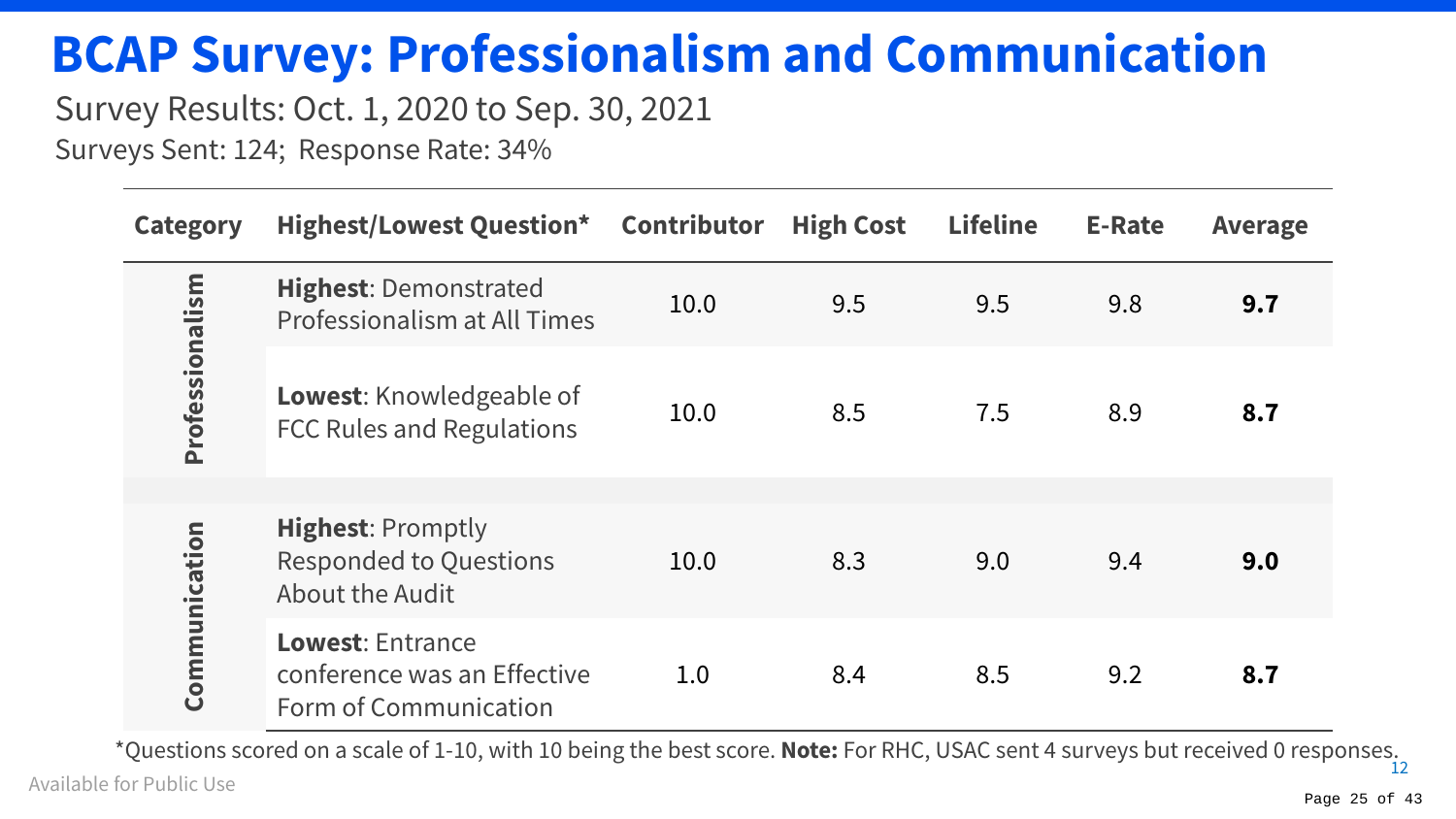## **PQA Survey: Professionalism and Communication**

### Survey Results: Oct. 1, 2020 to Sep. 30, 2021

Surveys Sent: 460; Response Rate: 28%

| <b>Category</b> | <b>Highest/Lowest Question*</b>                                              | <b>Lifeline</b> | <b>Rural Health</b><br>Care | <b>E-Rate</b> | <b>Average</b> |
|-----------------|------------------------------------------------------------------------------|-----------------|-----------------------------|---------------|----------------|
| Professionalism | <b>Highest: Demonstrated</b><br>Professionalism                              | 9.4             | 9.5                         | 9.4           | 9.4            |
|                 | <b>Lowest:</b> Kept Beneficiary<br>Informed of the Audit Status              | 7.8             | 8.4                         | 8.6           | 8.2            |
|                 |                                                                              |                 |                             |               |                |
| Communication   | <b>Highest: Explained Outstanding</b><br><b>Items Thoroughly and Clearly</b> | 8.4             | 8.9                         | 9.0           | 8.7            |
|                 | <b>Lowest:</b> Communicated the<br><b>Results Timely</b>                     | 7.2             | 7.9                         | 8.3           | 7.8            |

\*Questions scored on a scale of 1-10, with 10 being the best score. **Note:** There were no HC assessments in FY2021.

Available for Public Use

13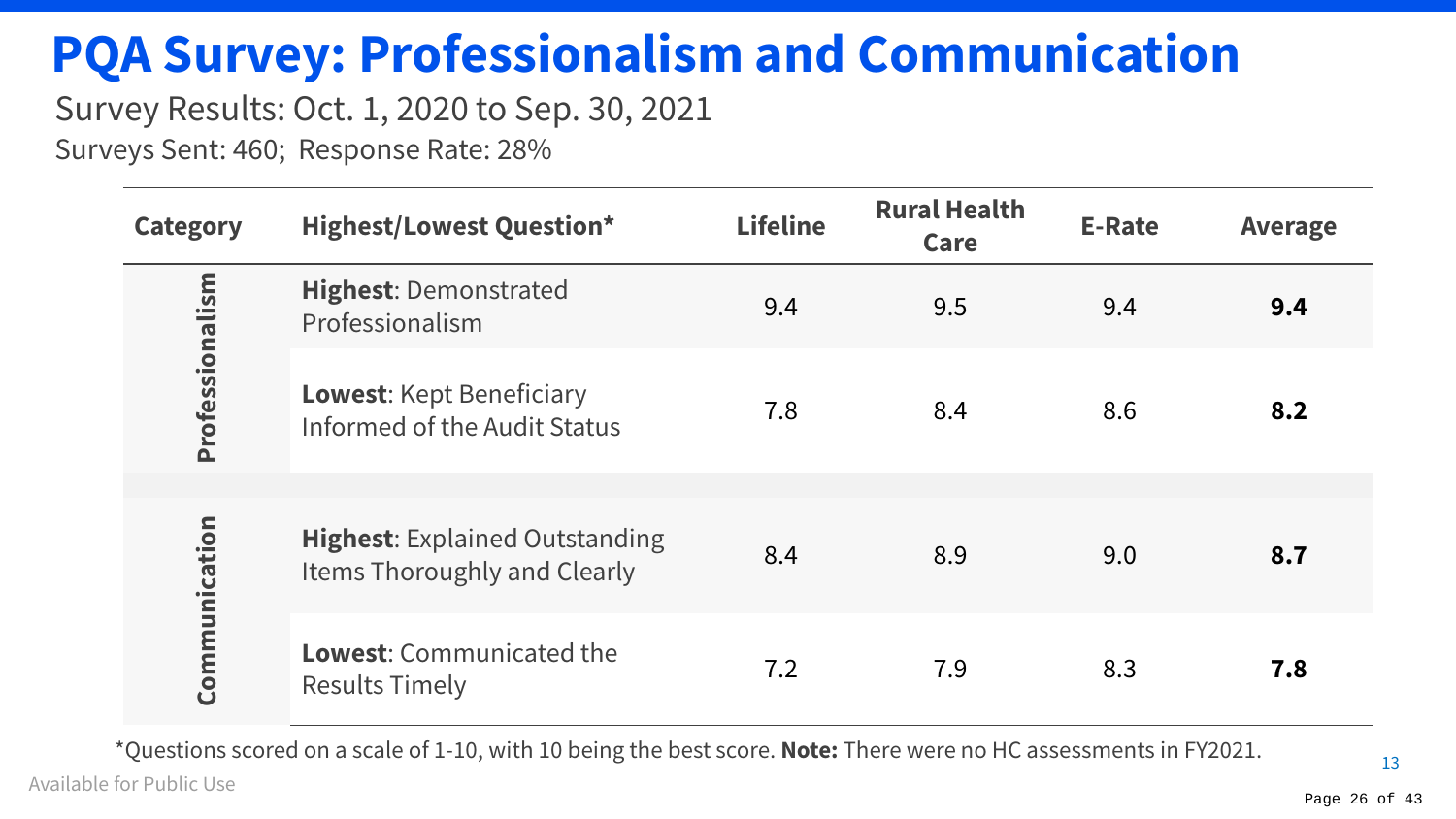### **SA Survey: Professionalism and Communication**

### Survey Results: Oct. 1, 2020 to Sep. 30, 2021

Surveys Sent: 7; Response Rate: 14%

| <b>Category</b> | <b>Highest/Lowest Question*</b>                                        | <b>Rating</b> |
|-----------------|------------------------------------------------------------------------|---------------|
| Professionalism | <b>Highest:</b> Demonstrated Professionalism                           | 10.0          |
|                 | <b>Lowest:</b> Collaborative and Fostered Trust<br>During Interactions | 7.0           |
|                 |                                                                        |               |
| Communication   | <b>Highest:</b> Exchanged Information in an<br><b>Effective Manner</b> | 9.5           |
|                 | <b>Lowest:</b> Communicated Results in a Timely<br>Manner              | 6.5           |

14 \*Questions scored on a scale of 1-10, with 10 being the best score. **Note**: The results are based on one response.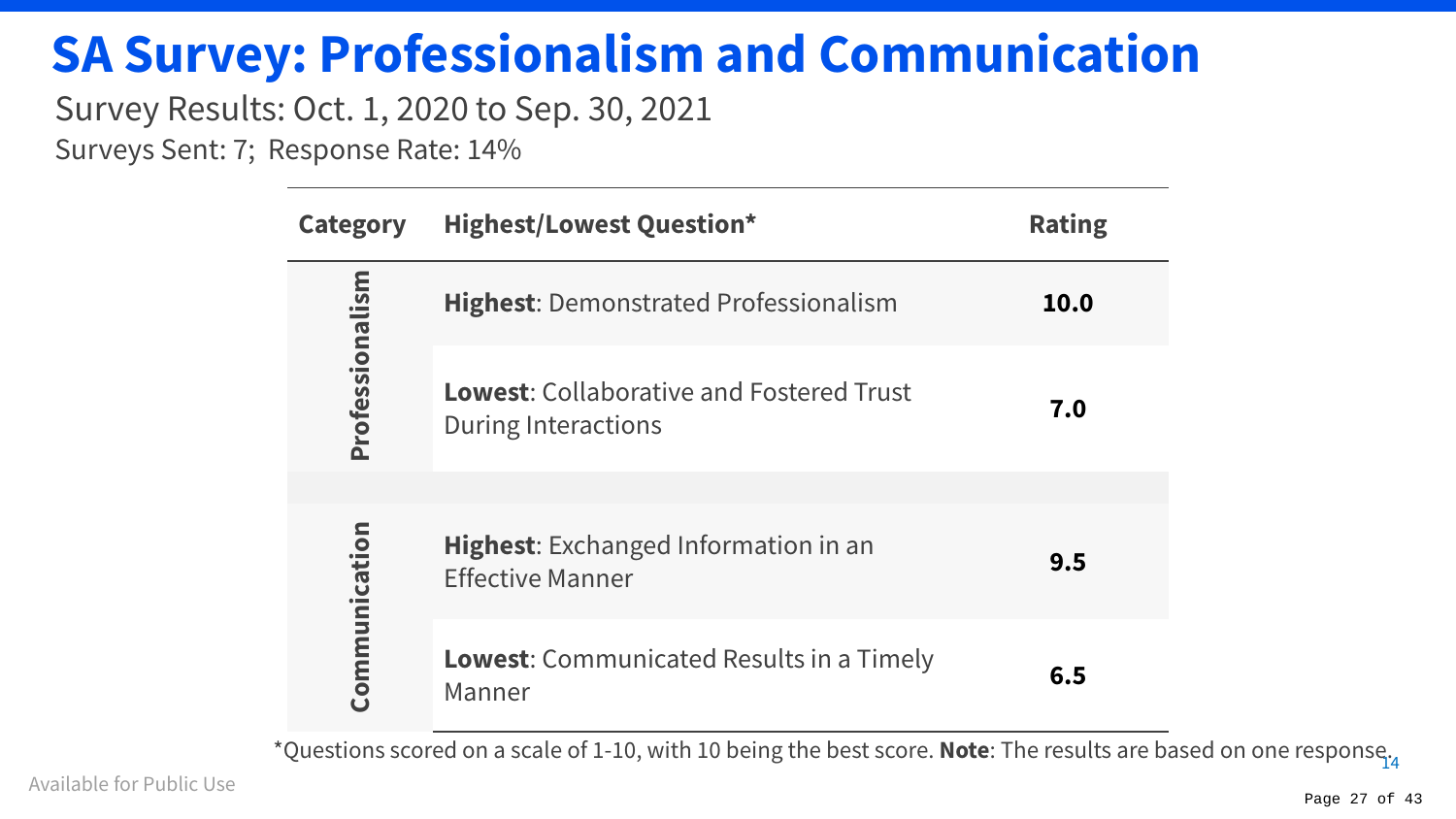## **Exhibits: Detailed Survey Results**

Universal Service<br>Administrative Co.

Available for Public Use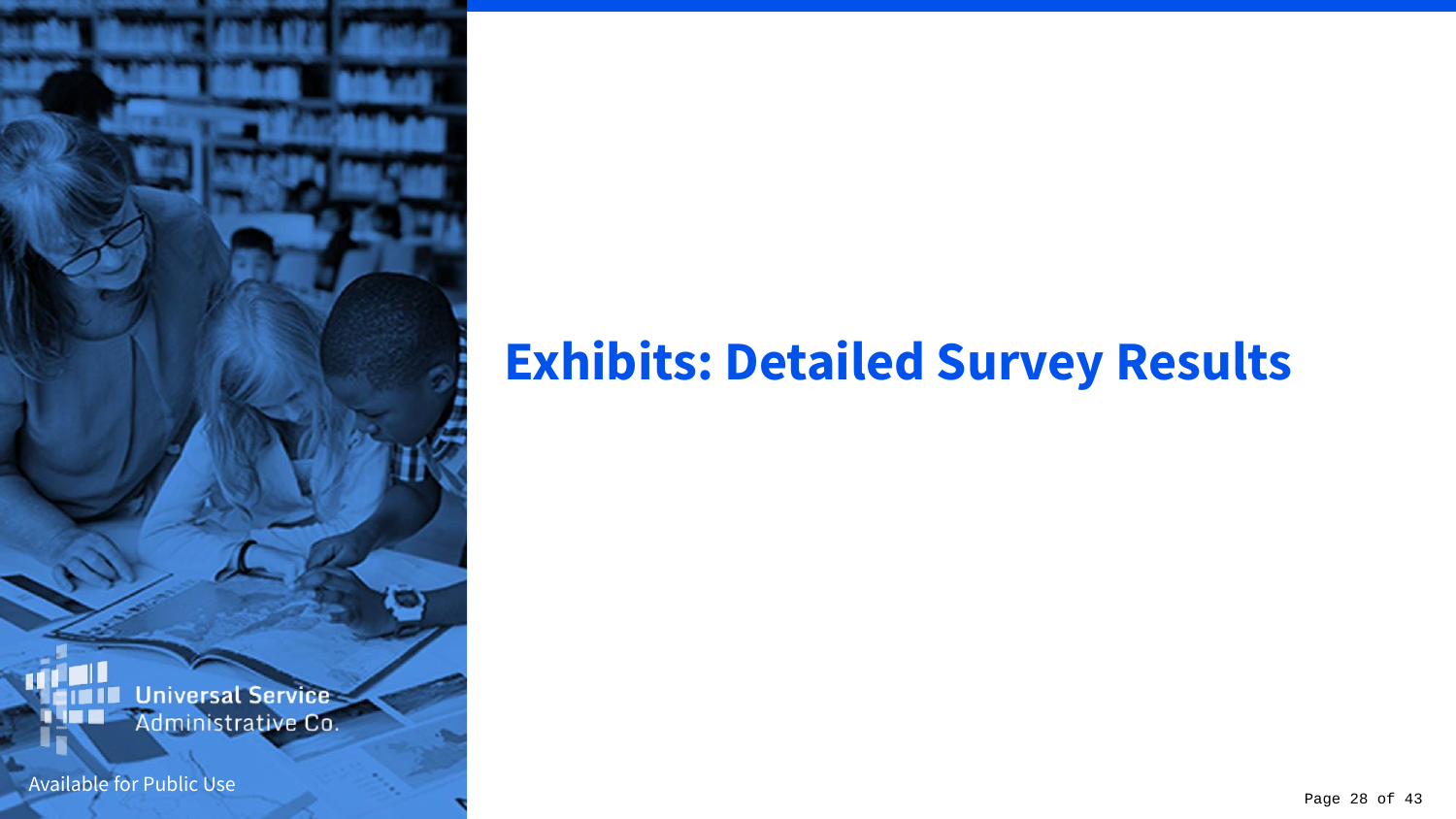### **BCAP Survey: Communication**

Survey Results: Oct. 1, 2020 to Sep. 30, 2021 Surveys Sent: 124; Response Rate: 34%



Available for Public Use

16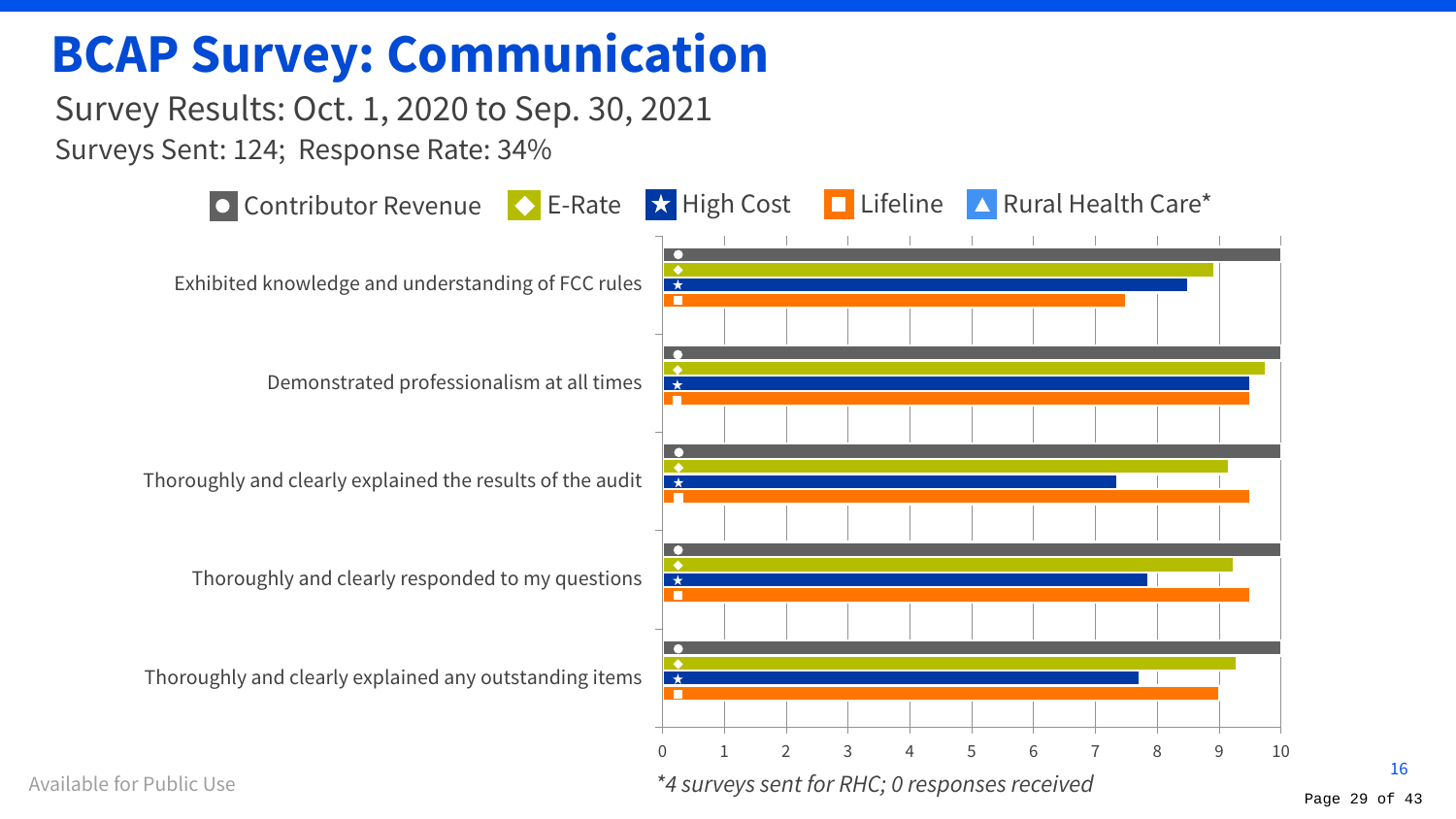### **BCAP Survey: Communication**

### Survey Results: Oct. 1, 2020 to Sep. 30, 2021 Surveys Sent: 124; Response Rate: 34%



Page 30 of 43

17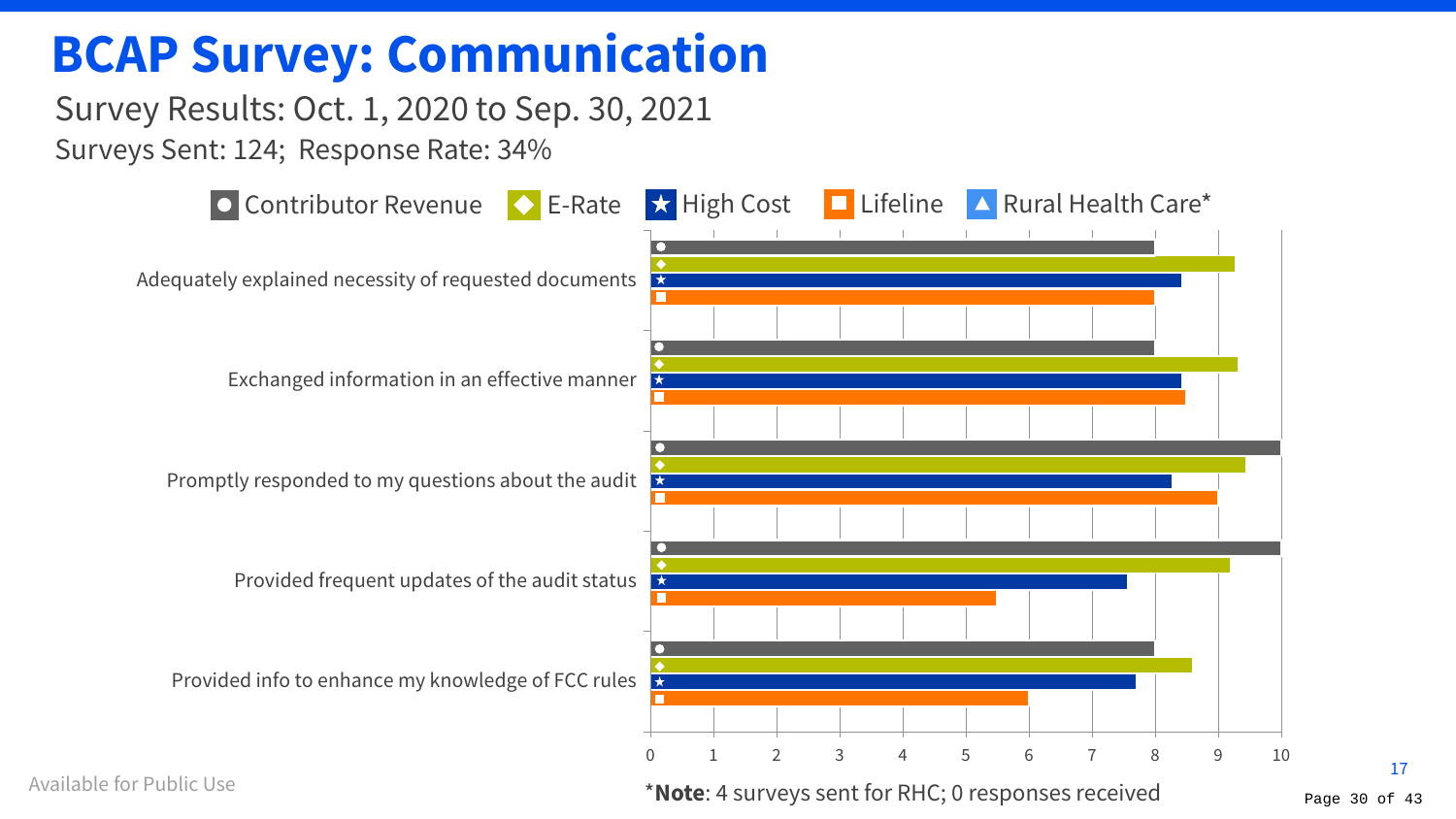### **BCAP Survey: Communication**

### Survey Results: Oct. 1, 2020 to Sep. 30, 2021 Surveys Sent: 124; Response Rate: 34%



Available for Public Use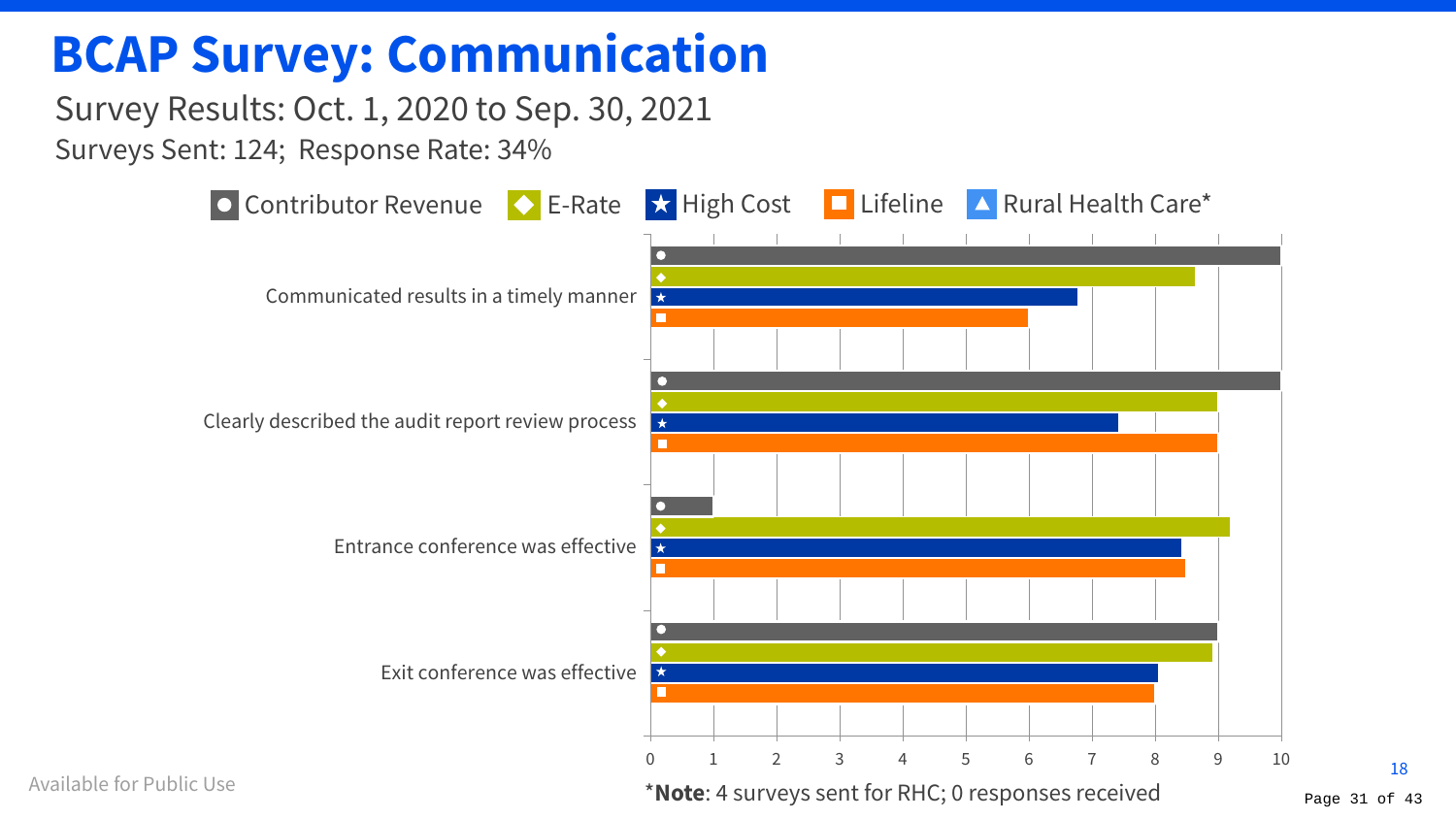### **BCAP Survey: Outreach**

Survey Results: Oct. 1, 2020 to Sep. 30, 2021 Surveys Sent: 124; Response Rate: 34%



• One-On-One Assistance, Newsletters, and Conference Calls are not applicable for High Cost.

• Outreach questions are not applicable to Contributor Revenue  $P_{\text{Page 32 of 43}}$ 

Available for Public Use

19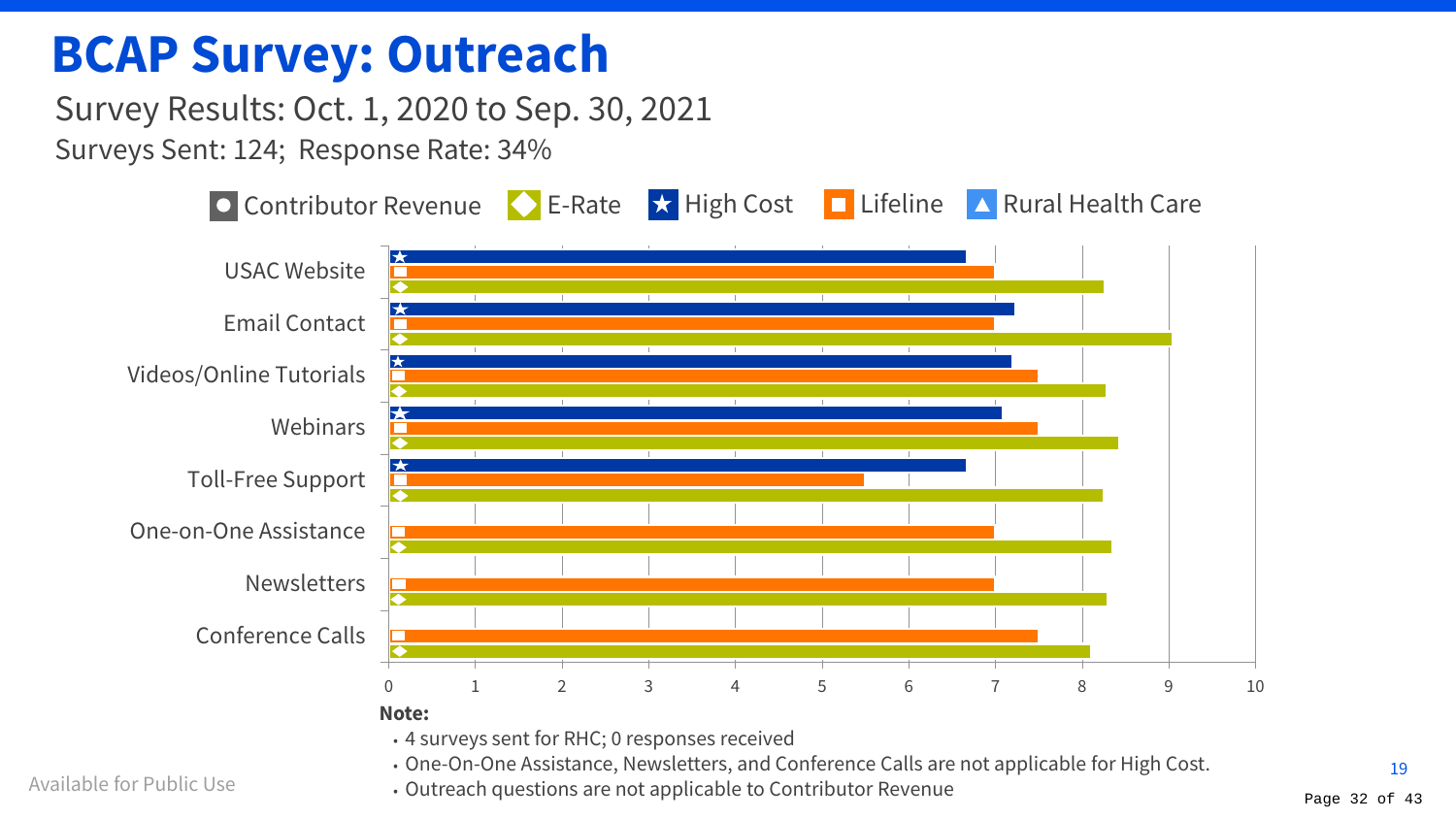## **BCAP Common Findings – Contributor Revenue**

Survey Results: Oct. 1, 2020 to Sep. 30, 2021

Surveys Sent: 3; Response Rate: 33%

| <b>Common Finding</b>                                             | Score* |
|-------------------------------------------------------------------|--------|
| Customer Category – End User Vs. Reseller                         | 10.0   |
| <b>Toll Service Revenues</b>                                      | 5.0    |
| Federal USF Pass-Through Recovery Charge                          | 10.0   |
| Non-Telecommunications and Information Service<br><b>Revenues</b> | 5.0    |
| Private Line Revenue(s)                                           | 5 Q    |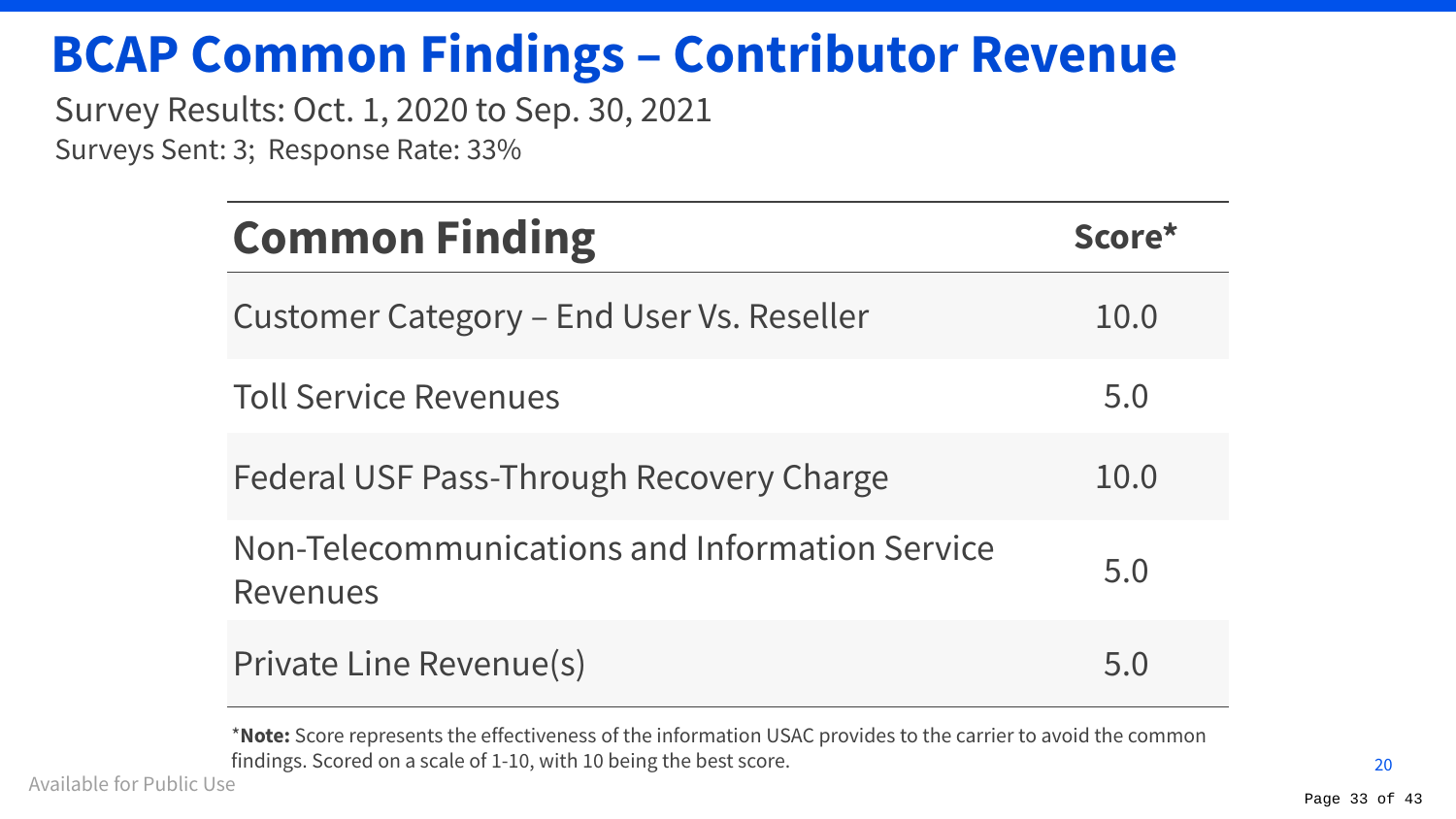### **BCAP Common Findings – E-Rate**

Survey Results: Oct. 1, 2020 to Sep. 30, 2021 Surveys Sent: 75; Response Rate: 25%

| <b>Common Finding</b>                             | Score* |
|---------------------------------------------------|--------|
| Service Provider or Beneficiary Over-Invoiced SLP | 6.9    |
| Lack of/Inadequate Documentation                  | 7.1    |
| <b>Inadequate Competitive Bidding Process</b>     | 7.7    |
| <b>CIPA Violations</b>                            | 7.5    |
| <b>Inadequate Discount Calculation Process</b>    | 7.1    |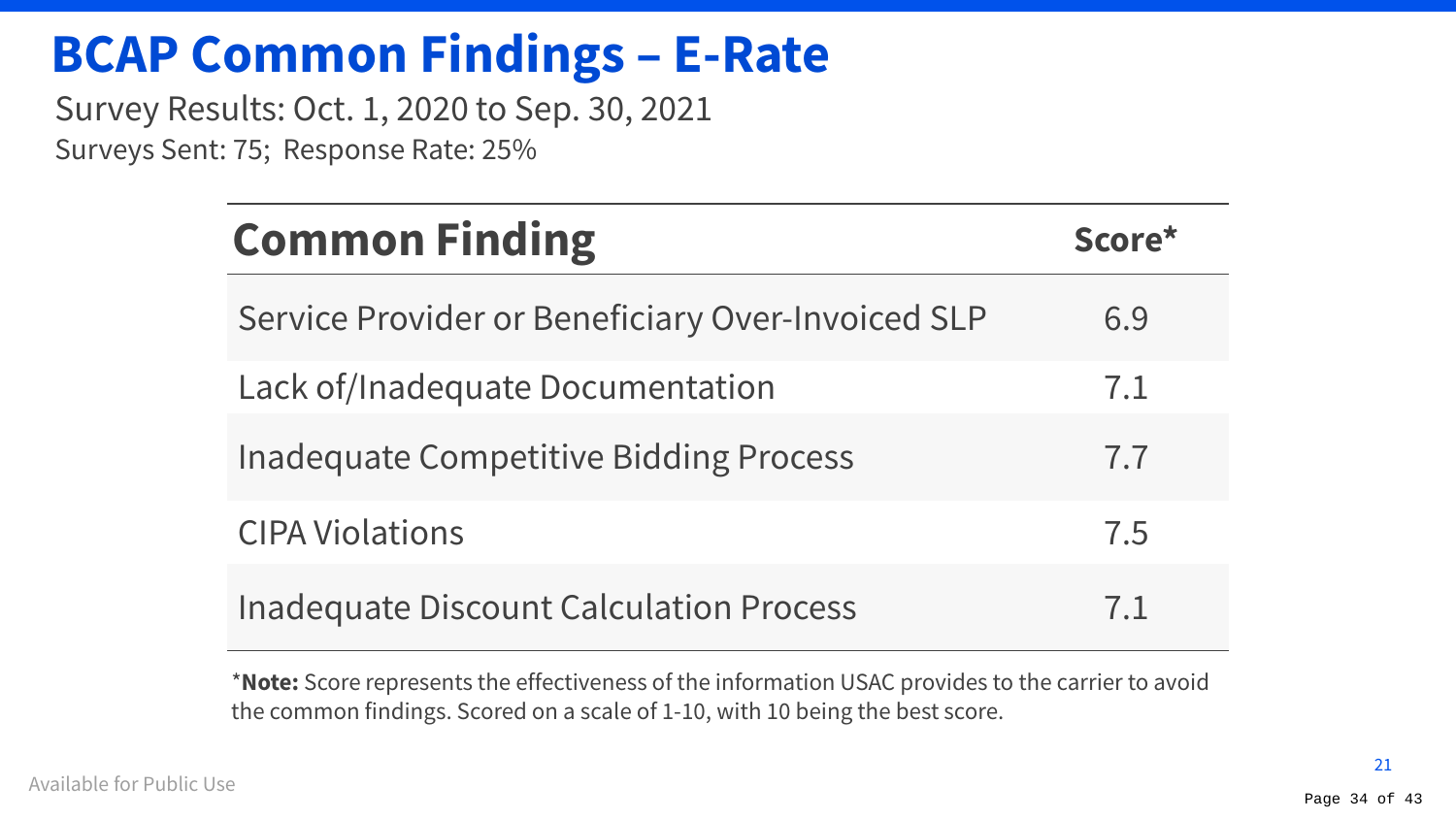## **BCAP Common Findings – High Cost**

Survey Results: Oct. 1, 2020 to Sep. 30, 2021 Surveys Sent: 36; Response Rate: 39%

| <b>Common Finding</b>                            | Score* |
|--------------------------------------------------|--------|
| Lack of/Inadequate Documentation                 | 7.0    |
| Inaccurate Data                                  | 6.4    |
| <b>Improper Allocation Methodology</b>           | 6.4    |
| Not Used for High Cost Purposes                  | 6.9    |
| Inaccurate/Misclassified Access Line/Loop Counts | 6.8    |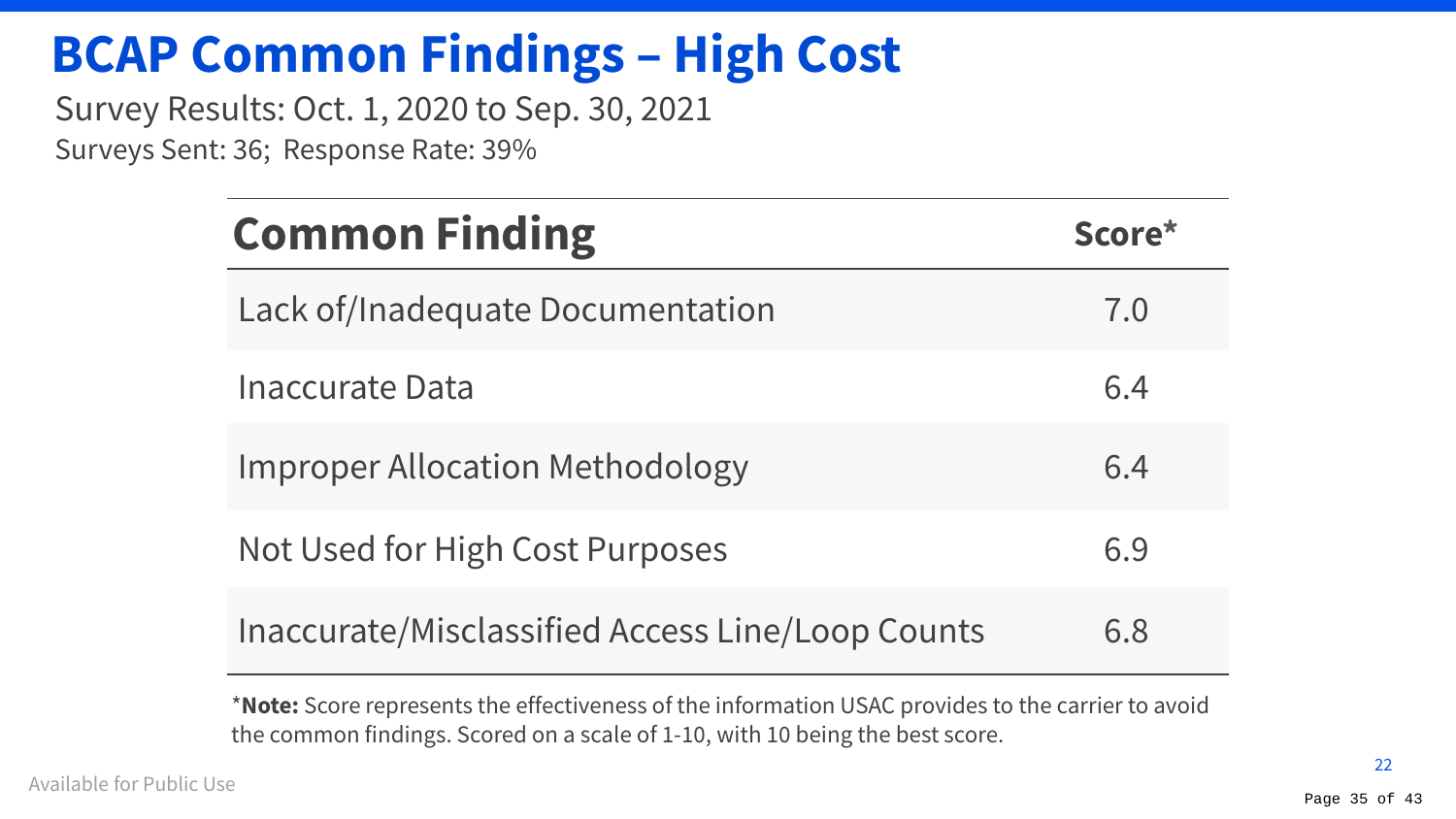## **BCAP Common Findings – Lifeline**

Survey Results: Oct. 1, 2020 to Sep. 30, 2021 Surveys Sent: 6; Response Rate: 33%

| <b>Common Finding</b>                                                                    | Score* |
|------------------------------------------------------------------------------------------|--------|
| Inaccurate Form 497 Reporting                                                            | 8.0    |
| <b>Improper Certification and/or Recertification</b><br><b>Documentation Disclosures</b> | 6.0    |
| Inaccurate Form 555 Reporting                                                            | 8.5    |
| <b>Improper Recertification Process</b>                                                  |        |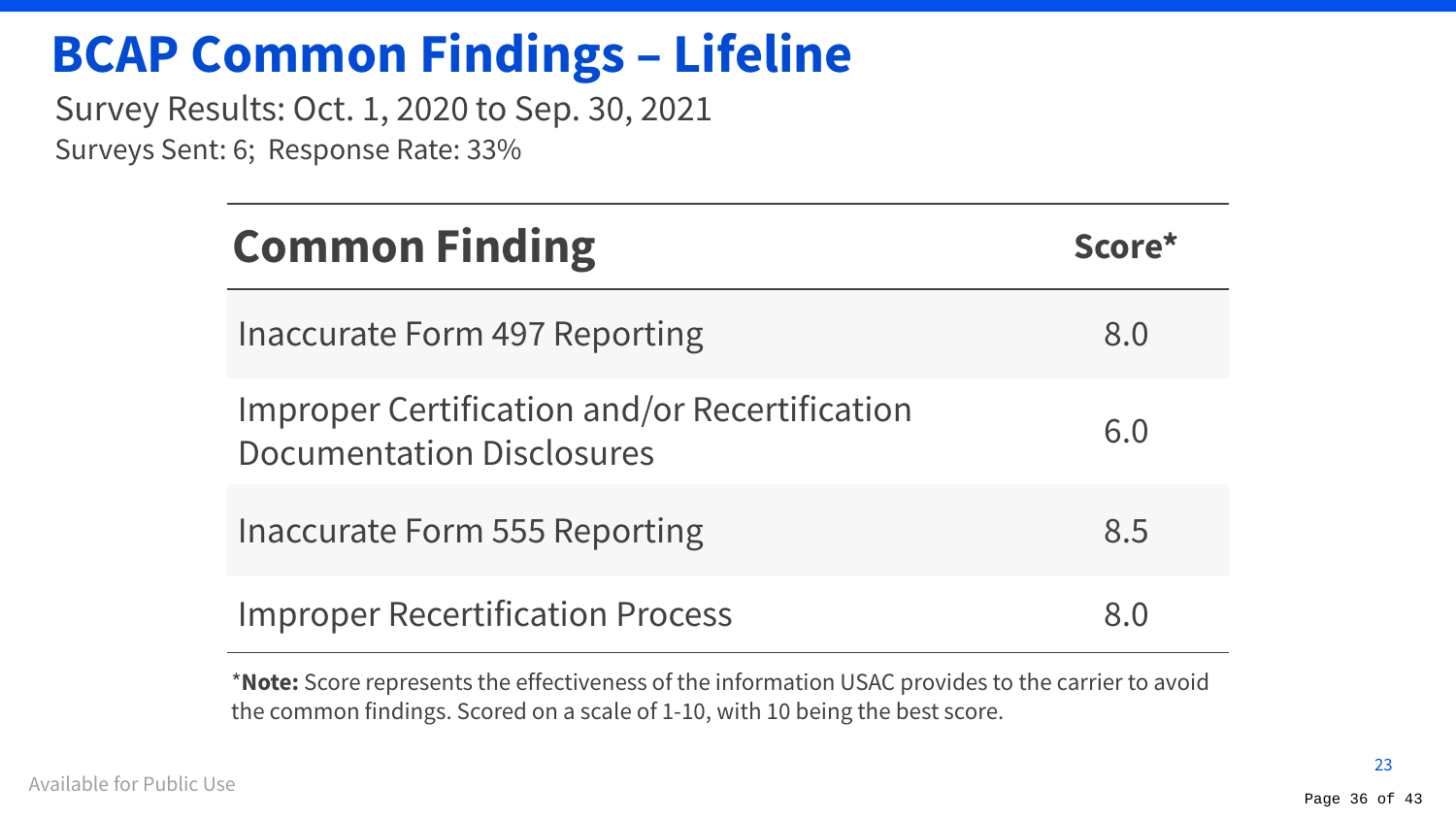### **PQA Survey: Professionalism**

### Survey Results: Oct. 1, 2020 to Sep. 30, 2021 Surveys Sent: 460; Response Rate: 28%



Page 37 of 43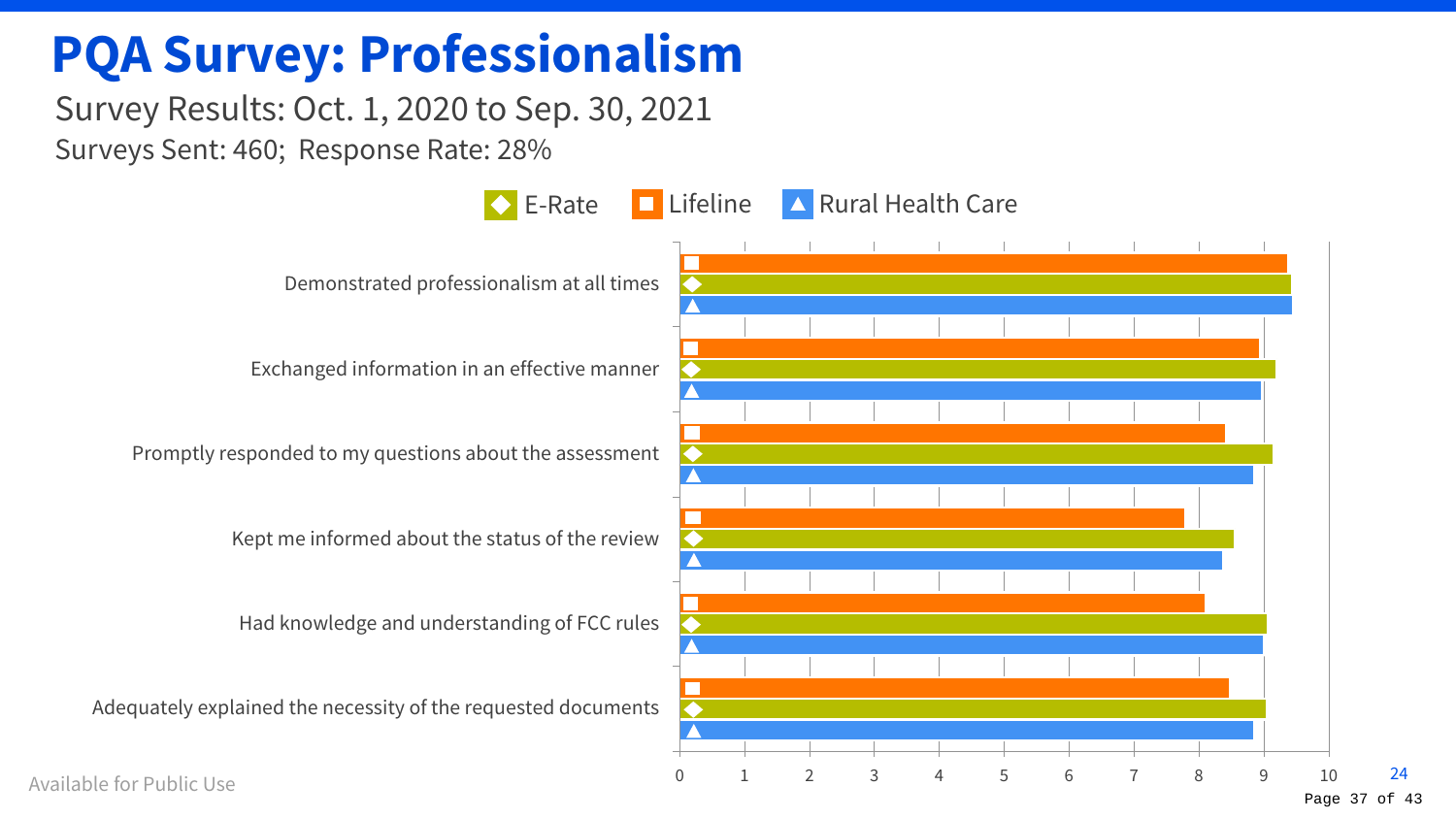### **PQA Survey: Communication**

### Survey Results: Oct. 1, 2020 to Sep. 30, 2021 Surveys Sent: 460; Response Rate: 28%

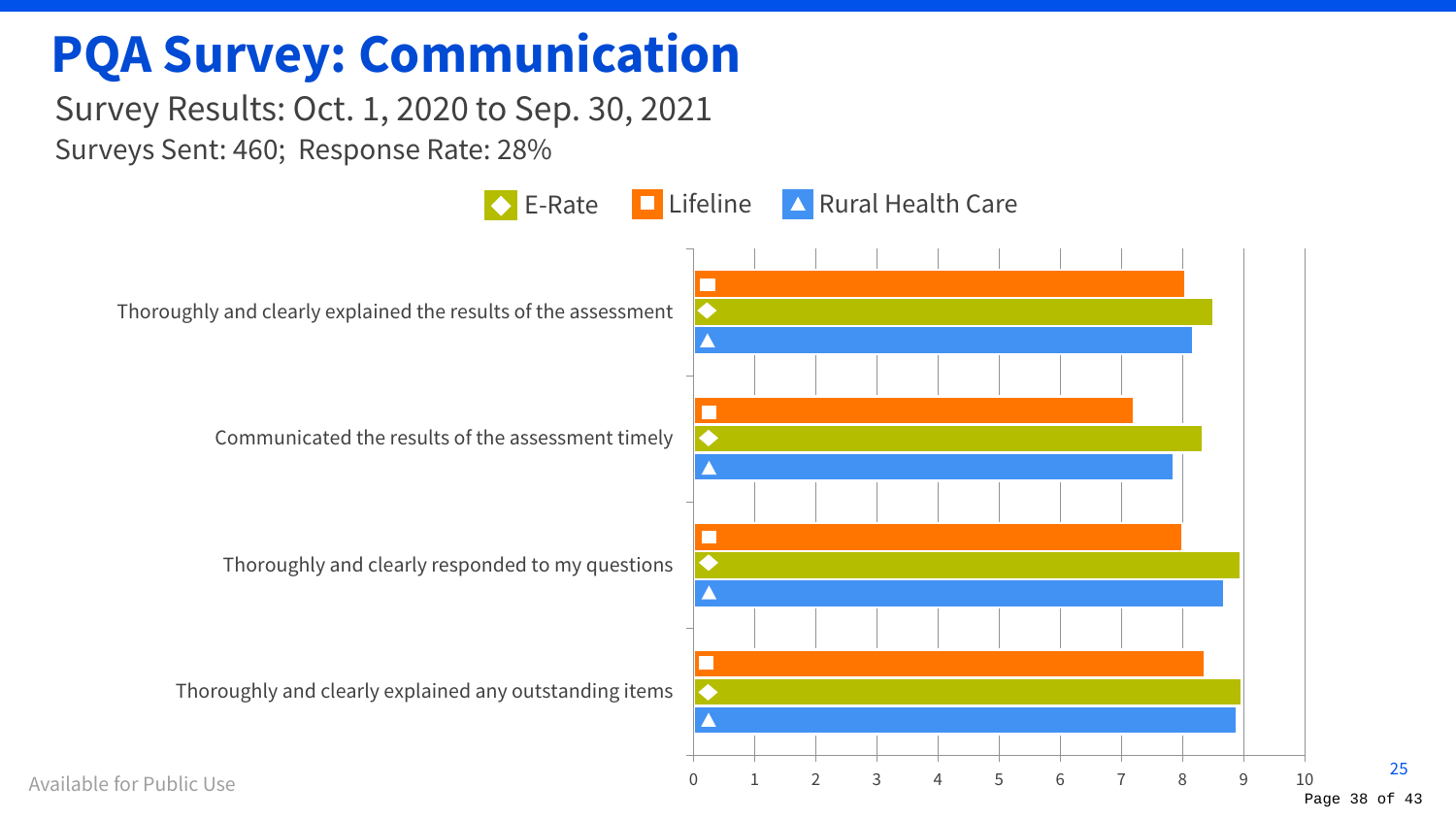### **Strategic Audits Survey: Professionalism**

### Survey Results: Oct. 1, 2020 to Sep. 30, 2021 Surveys Sent: 7; Response Rate: 14%\*



Available for Public Use

26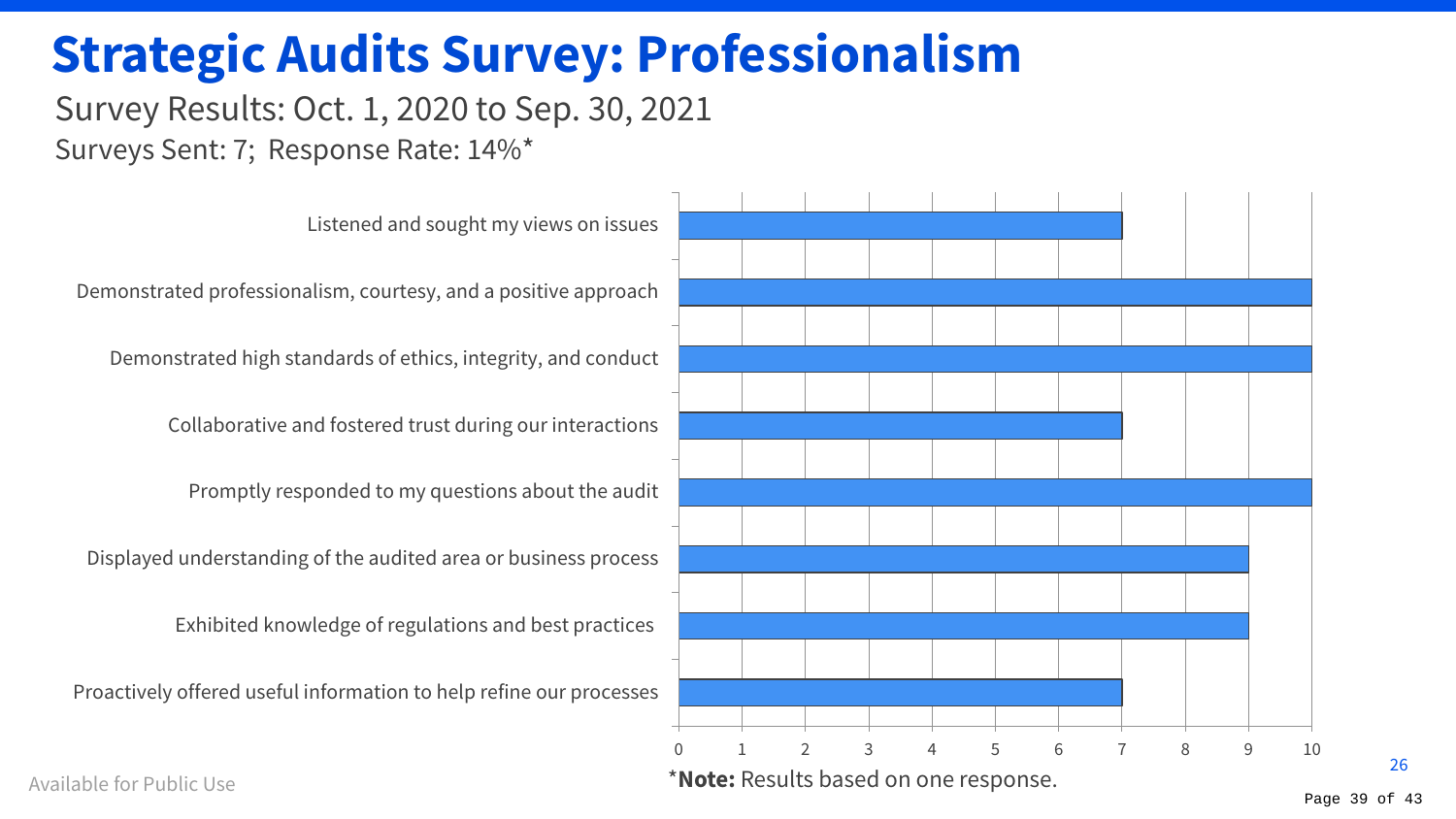### **Strategic Audits Survey: Communication**

### Survey Results: Oct. 1, 2020 to Sep. 30, 2021 Surveys Sent: 7; Response Rate: 14%\*

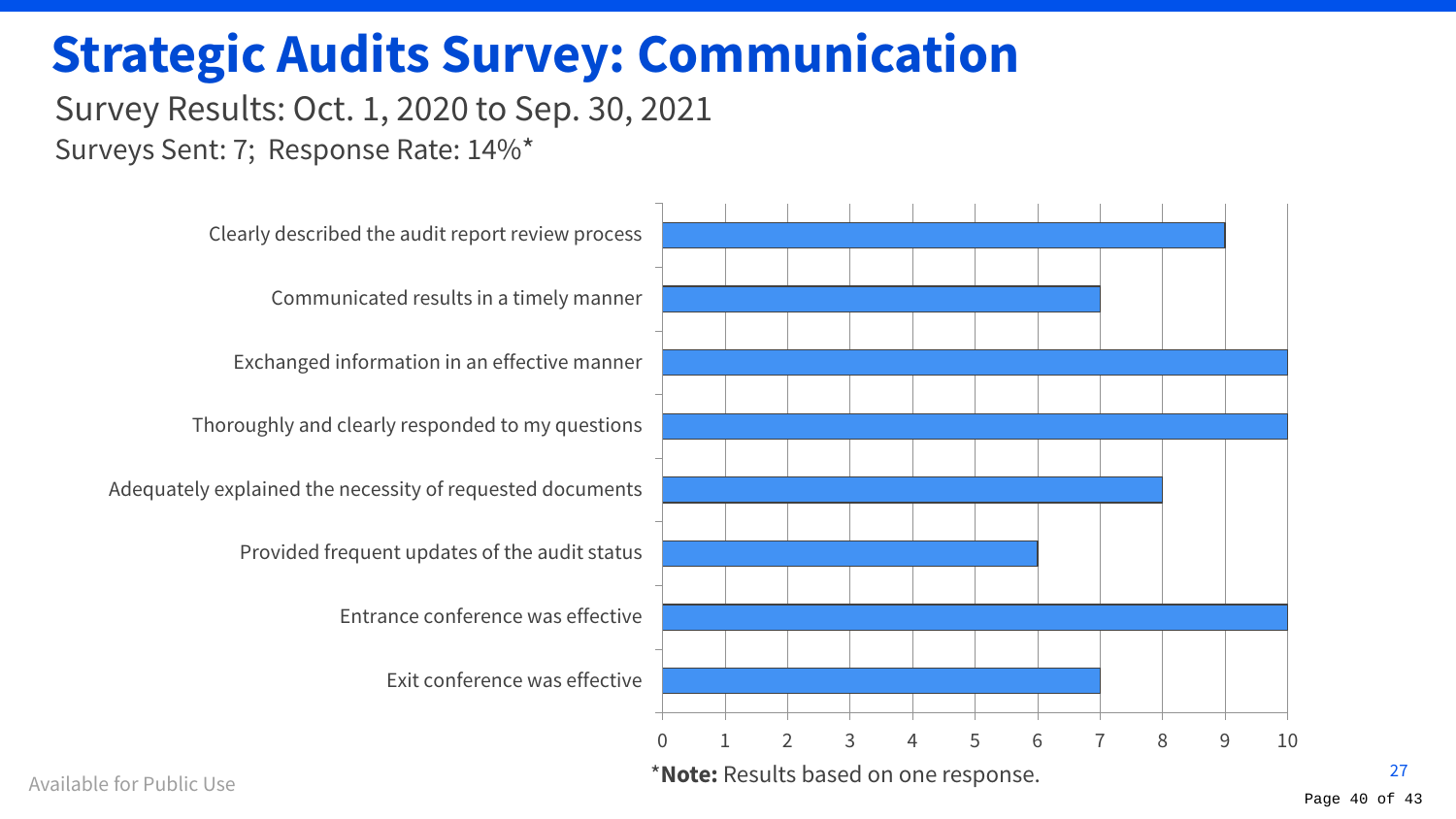## **Appendix A: Glossary of Terms**

| Term                    | Definition                                                                                                                                                                                                                                                                                                    |
|-------------------------|---------------------------------------------------------------------------------------------------------------------------------------------------------------------------------------------------------------------------------------------------------------------------------------------------------------|
| <b>AAD</b>              | Audit and Assurance Division: An organization within USAC with the mission to<br>preserve the integrity of universal service funds and USAC's corporate resources by<br>conducting objective audits, performing quality assessments, and evaluating the<br>efficiency and effectiveness of USAC's operations. |
| <b>BCAP</b>             | Beneficiary and Contributor Audit Program: BCAP assesses beneficiary and<br>contributor compliance with the Federal Communications Commission (FCC) rules,<br>orders, and program requirements (FCC Rules).                                                                                                   |
| <b>BCAP<sub>x</sub></b> | Beneficiary and Contributor Audit Program Outsourced Audits: BCAP audits<br>performed by outsourced (outside) audit firms.                                                                                                                                                                                    |
| <b>CR</b>               | Contributor Revenue: Audits of Contributor Revenue filers.                                                                                                                                                                                                                                                    |
| E-Rate                  | E-Rate: Audits of E-Rate program participants.                                                                                                                                                                                                                                                                |
| <b>GRC</b>              | Governance, Risk, and Compliance.                                                                                                                                                                                                                                                                             |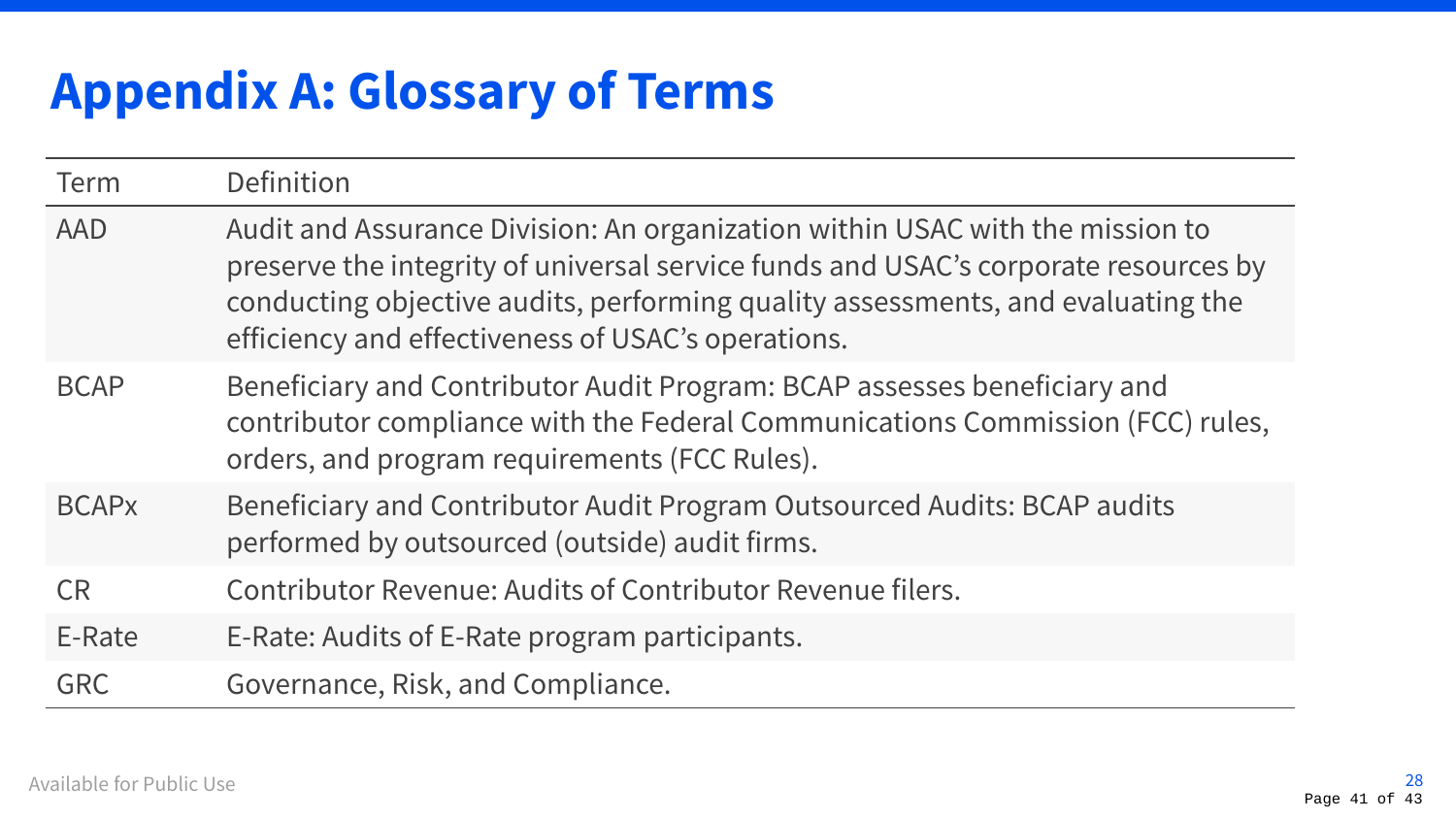## **Appendix A: Glossary of Terms (Continued)**

| <b>Term</b>  | Definition                                                                                                                                                                                                                                  |
|--------------|---------------------------------------------------------------------------------------------------------------------------------------------------------------------------------------------------------------------------------------------|
| HC           | High Cost: Audits of High Cost program participants.                                                                                                                                                                                        |
| IP           | Improper Payment.                                                                                                                                                                                                                           |
| $\mathsf{L}$ | Lifeline: Audits of Lifeline program participants.                                                                                                                                                                                          |
| <b>PQA</b>   | Payment Quality Assurance: PQA assesses the accuracy of USF disbursements and<br>determines whether improper payments exist, and assists the FCC in meeting its<br>reporting obligations subject to Payment Integrity Information Act.      |
| <b>RHC</b>   | Rural Health Care: Audits of Rural Health Care program participants.                                                                                                                                                                        |
| <b>SA</b>    | Strategic Audits: Strategic Audits assess USAC's compliance with FCC Rules, policies<br>and procedures, and the effectiveness and efficiency of internal operations.                                                                        |
| <b>SCAP</b>  | Supply Chain Audit Program: SCAP assesses program participant compliance with<br>the Federal Communications Commission (FCC) rules, orders, and program.<br>requirements (FCC Rules) related to protecting the communications supply chain. |
| <b>USF</b>   | Universal Service Fund: The four universal service programs.                                                                                                                                                                                |